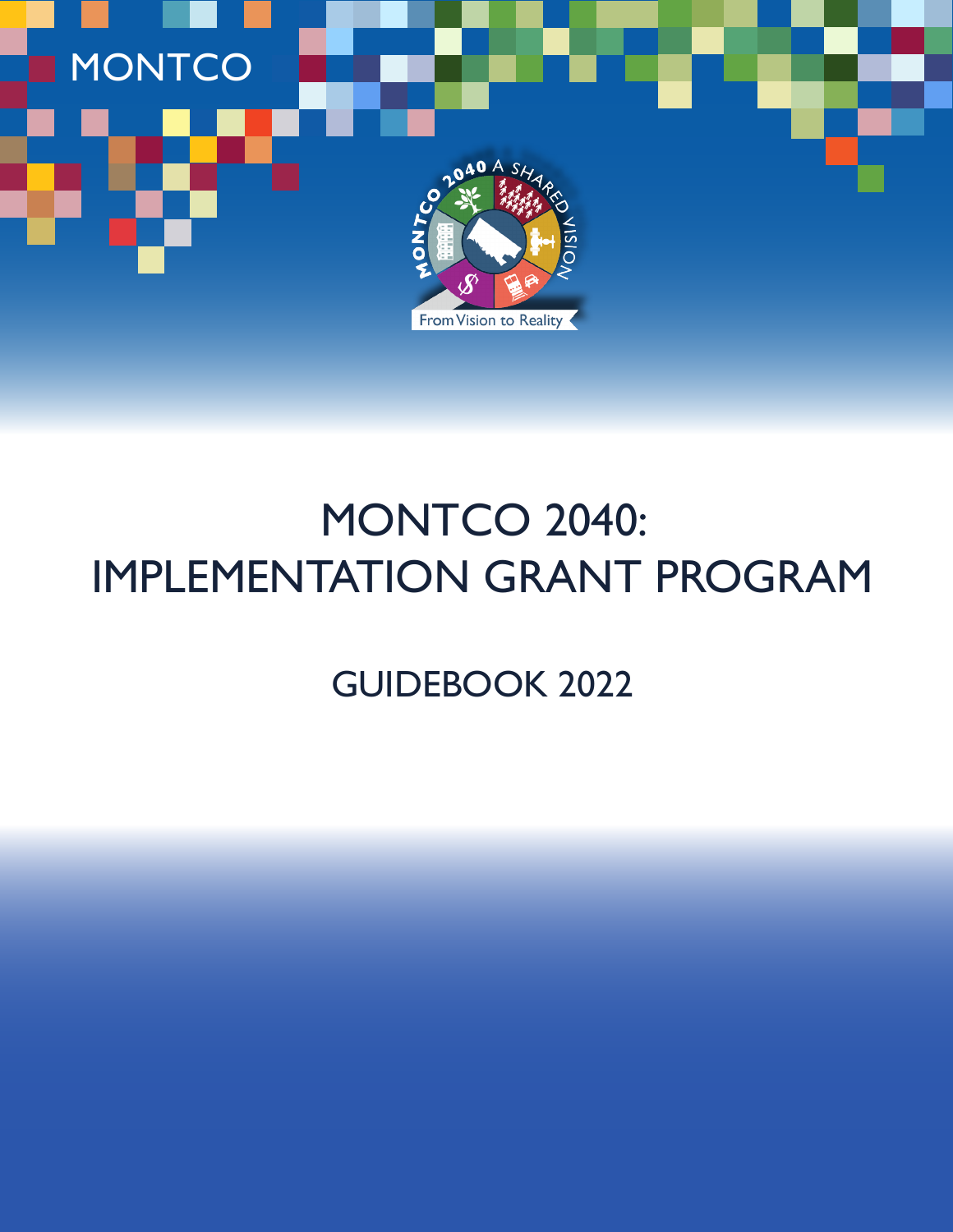

#### MONTGOMERY COUNTY BOARD OF COMMISSIONERS

Valerie A. Arkoosh, MD, MPH, *Chair* Kenneth E. Lawrence, Jr., *Vice Chair* Joseph C. Gale



#### Planning Commission Board Members Steven Kline, *Chair* Dulcie F. Flaharty, *Vice Chair* Obed Arango

Robert E. Blue, Jr., P.E., P.L.S. Jill Blumhardt John J. Ernst, AIA Nicole R. Kline-Elsier, P.E., PTOE Jonathan E. Rinde, Esq. Charles J. Tornetta

Scott France, AICP, *Executive Director*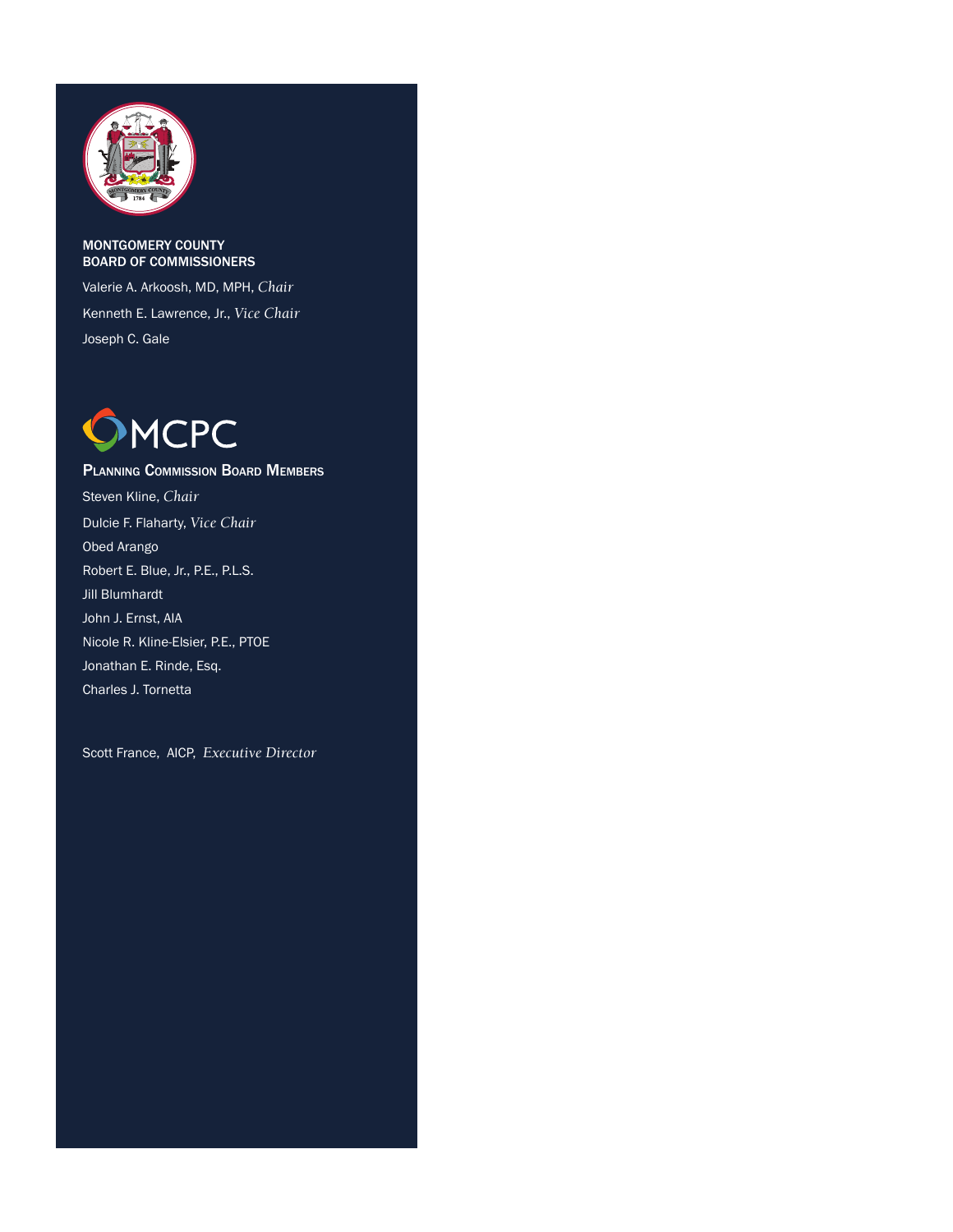### **Contents**

| PART 3. GRANT APPLICATION REQUIREMENTS AND CRITERIA 6         |  |
|---------------------------------------------------------------|--|
|                                                               |  |
| PART 5. ADMINISTRATION FOR APPROVED GRANTS. 9                 |  |
|                                                               |  |
| APPENDIX A. MONTCO 2040 COMPREHENSIVE PLAN GOALS 13           |  |
|                                                               |  |
|                                                               |  |
|                                                               |  |
| APPENDIX F. RESOURCES ON DIVERSITY, EQUITY, AND INCLUSION. 31 |  |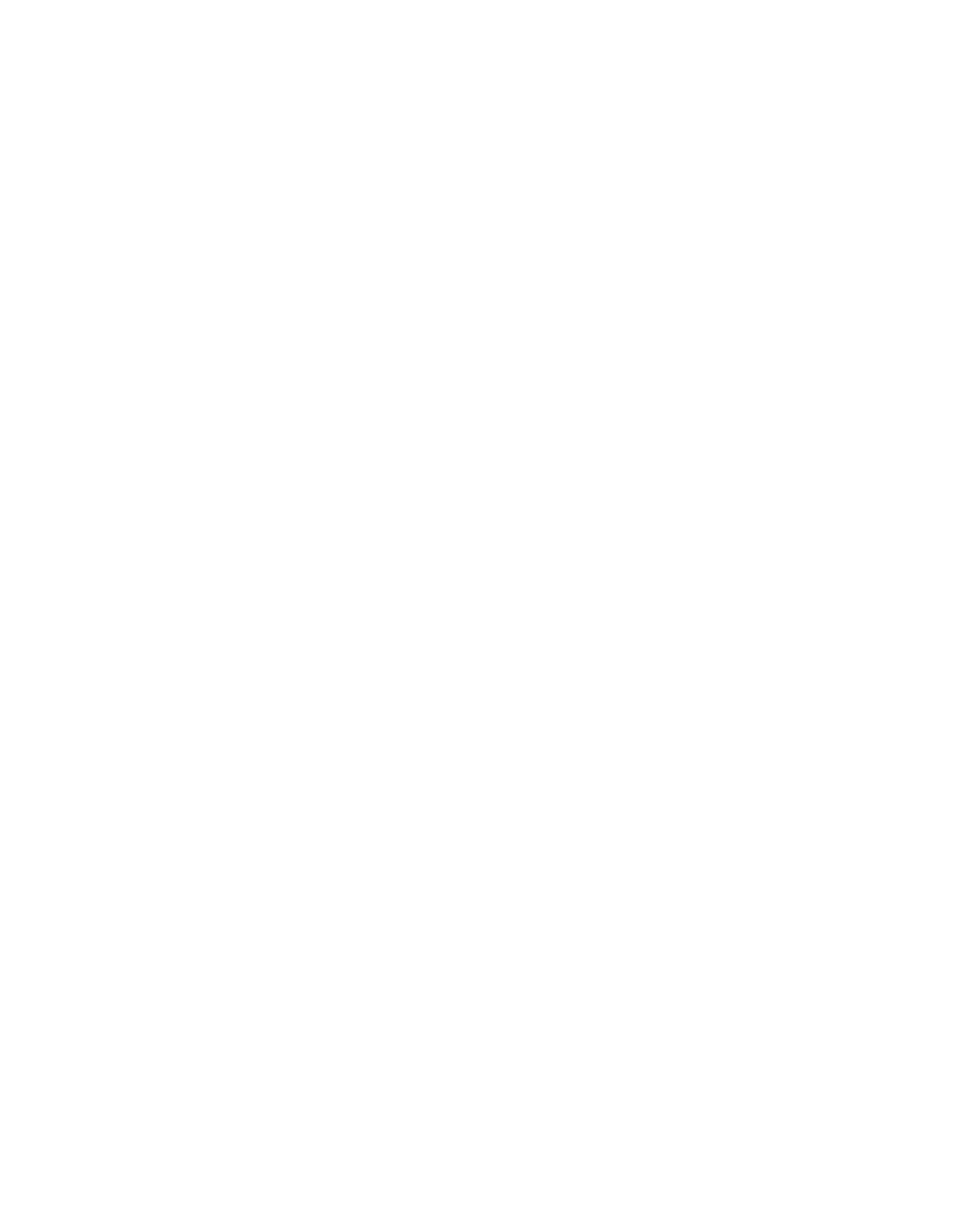### Part 1. Program Description

Montgomery County's comprehensive plan, *Montco 2040: A Shared Vision*, lays out a vision for the county over the next 25 years. The county is following a detailed implementation plan in order to achieve this vision, but it will take many partners in order to succeed. The Montco 2040 Implementation Grant Program has been established to help municipalities participate in this vision at the local level.

The list of potential project categories is quite large, and examples are offered in this guidebook. However, a specific set of Focus Categories will be announced for each program year. These categories will highlight current issues and initiatives from the Planning Commission and they will receive additional consideration during the grant application review process.

If a grant application is awarded funding by the County Commissioners, the actual money will be presented on a reimbursement basis as work progresses, subject to the rules established in this guidebook. The Montgomery County Planning Commission will administer the program with grant management assistance from the county's Department of Housing and Community Development. Any questions or concerns should be directed to Anne Leavitt-Gruberger at the Planning Commission.

### Changes to the 2022 Edition Guidebook

- MCPC is committed to projects that advance social equity. The just and fair inclusion of all Montgomery County residents where everyone can participate, prosper, and reach their full potential is an important part of our work. Diversity, equity, and inclusion have been added as scoring criteria in this year's guidebook.
- An additional project type namely projects that address heat island impacts has been added to the eligible project list under the Adaptation and Resiliency category. In addition, we've clarified that playground equipment does not qualify as an eligible purchase.
- Extension guidelines have been expanded. Grant recipients are eligible for a single one-year extension beyond the two year project timeline. After this, a municipality can reapply for funds for the same project alongside a new project application, during the regular application timeline.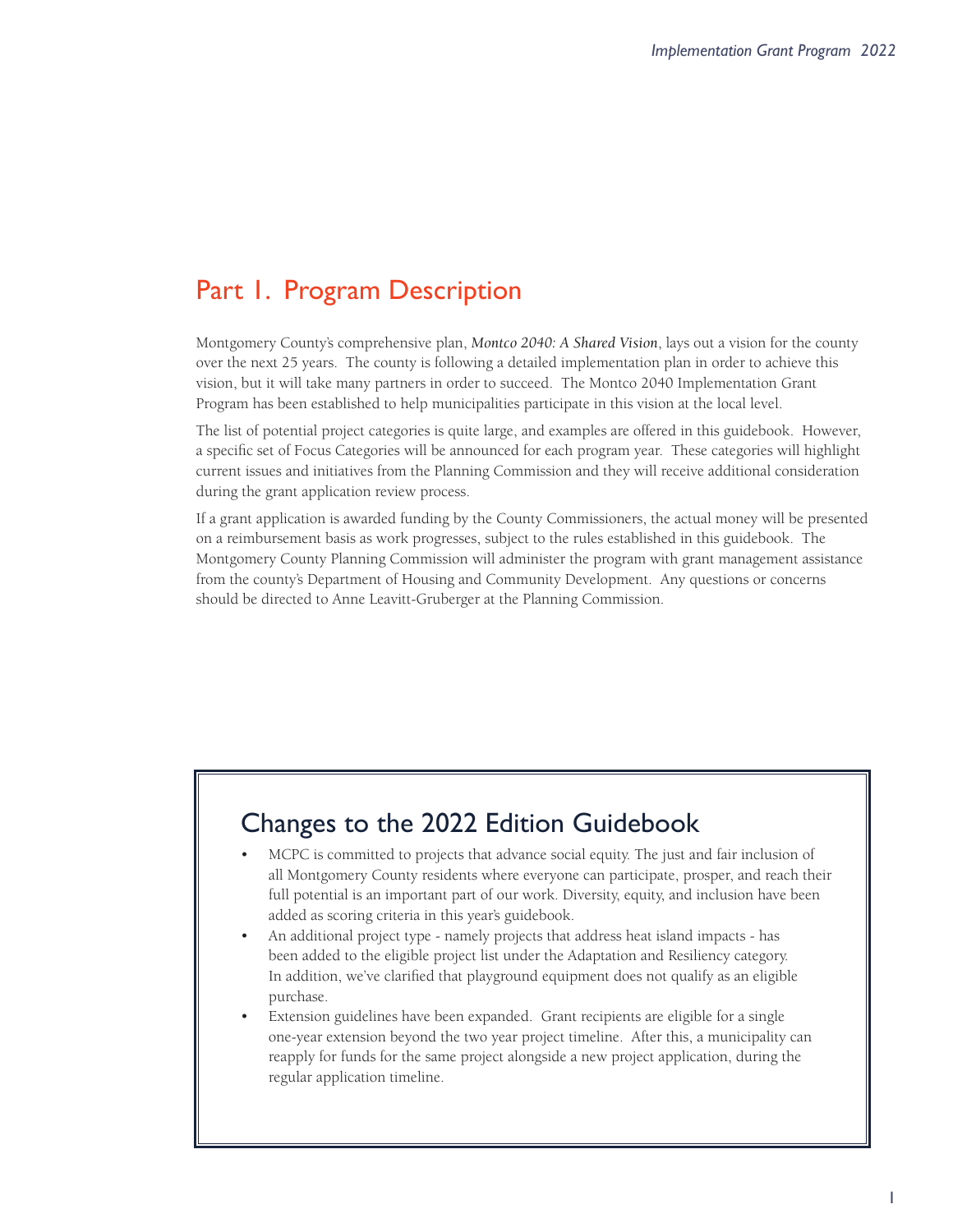### Part 2. Eligibility

#### **A. APPLICANTS**

All municipalities in Montgomery County are eligible to apply for an implementation grant.

- 1. The application must be submitted by a representative of the municipality and approved by the chief elected official. The municipality will bear all responsibility of completing and maintaining a project if a grant is awarded.
- 2. Municipalities may partner with other public agencies, non-profit organizations, or private entities, but the municipality will still be responsible for facilitating and administering a grant.
- 3. A municipality may submit and have under review up to two applications at a time, however only one grant will be awarded in a funding round.
- 4. Municipalities may submit a multi-municipal application for projects that cross local boundaries. These submissions, if awarded, *will not* count towards the single grant award restriction for any of the participating municipalities (item A.3).

#### **B. COSTS**

Only physical improvements or acquisitions are eligible for implementation grant funding. Some nonphysical components of a project, such as design or engineering, can be recognized as part of the local match, but they will not be reimbursed as part of the grant.

- 1. Eligible Costs
	- a. Construction
	- b. Infrastructure and Site Work
	- c. Materials
	- d. Land Acquisition (purchase price only)
- 2. Ineligible Costs
	- a. Plan Preparation
	- b. Site Surveys
	- c. Appraisals
	- d. Environmental Assessments
	- e. Engineering/Architecture
	- f. Closing Costs
- 3. Eligible costs incurred prior to the award of the grant are not eligible for reimbursement.
- 4. Improvements may be on private property, but the impact and long-term viability of a private land or structure improvement will be carefully assessed during the grant application review process.

#### **C. PROJECTS – GENERAL CATEGORIES**

Projects must address at least one specific goal listed in the county comprehensive plan under any of the plan's three themes: Connected Communities, Sustainable Places, or Vibrant Economy. The following is a generalized list of potential projects as they relate to those themes. They represent the most obvious connections between goals and improvements, but this list is not considered finite. Creative and effective projects that still address the goals are welcome for consideration. See Appendix A for a listing of goals in the comprehensive plan.

When applicable, all projects are expected to follow the principles of the county's two recently adopted policies: Complete Streets and Health in All Policies. Details on these policies are located at montcopa.org/ completestreetspolicy. Additional consideration will be given to projects that address local equity and social justice concerns. For more information about planning and equity, please see Appendix F.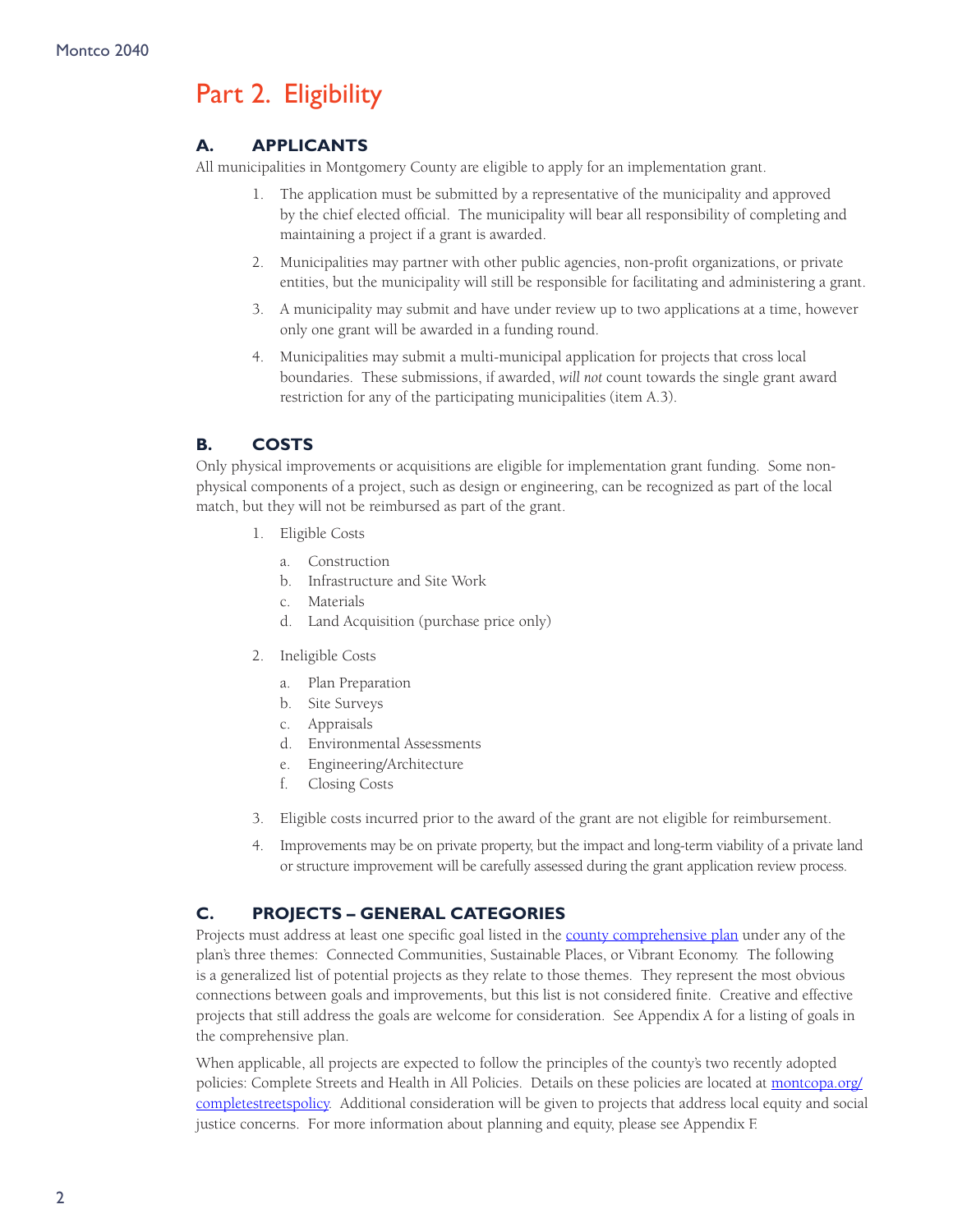### Connected Communities

- Sidewalks / pedestrian connections
- Bicycle improvements and/or facilities
- Local trail connections to county trails or natural areas (or connect to high profile areas, such as employment, shopping, downtown, transit centers, etc.)
- Local greenway preservation
- Specific downtown revitalization initiatives
- Arts and culture facility improvements
- Library improvements

### Sustainable Places

- Improving existing roadway connections
- Road diets
- Traffic calming
- Green streets
- Energy conservation or reduction of greenhouse gas emissions
- Stormwater management improvements
- Limiting the impact of flooding
- Natural resource protection
- Make communities more walkable
- Increase the supply of local, fresh food
- Local park improvements, excluding playground equipment
- Preservation of historic properties
- Reinvigorate tree canopy in built environments

### Vibrant Economy

- Improve access to employment centers
- Expand or improve transit options in employment centers
- Assist in the redevelopment of underutilized or vacant industrial land
- Modernizing older office and business parks through access, amenity, or infrastructure improvements
- Assist in the creation of walkable, mixed use, transit-friendly, and entertainment-supportive employment centers, towns, and destinations
- Meet the needs of an aging population through improvements or connections
- Signage and wayfinding systems to promote destinations and help visitors get around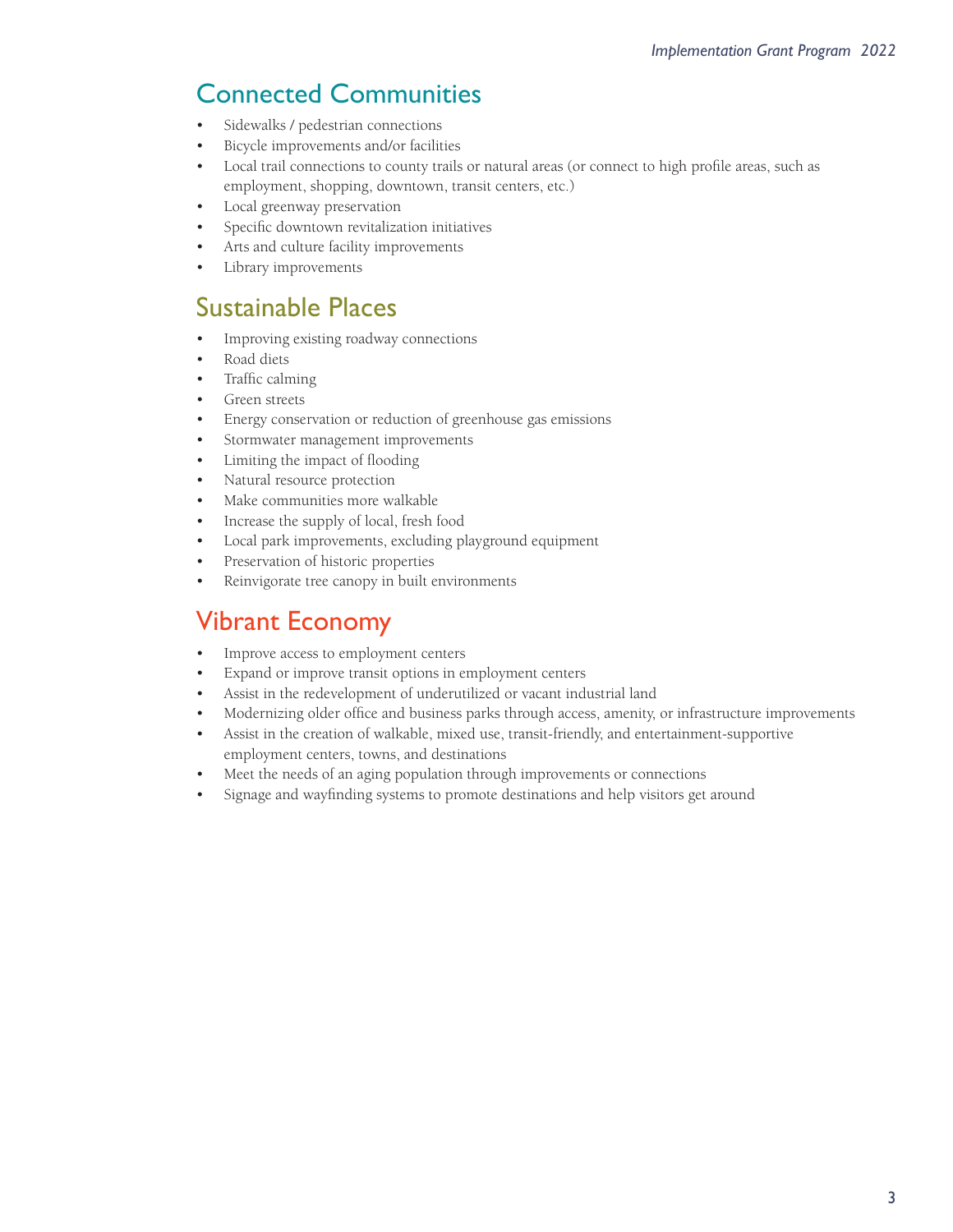#### **D. PROJECTS - FOCUS CATEGORIES**

Focus Categories will be announced each year by the county's planning commission in order to encourage specific project types that address current initiatives and issues in Montgomery County. The categories may extend into more than one annual cycle if the need and effectiveness of potential projects warrants further grant awards in that category. The focus categories for 2022 are mostly unchanged from the prior year:

#### 1. **Walk and Bike Montco—Trails, Paths, Sidewalk Connections and Bike Facilities**

Walkability is more than a buzzword and making our communities more walkable is a winning proposition. It provides transportation choices, improves health, creates better community connections, makes the county more appealing for young workers, and improves the environment. Biking also provides a healthy alternative to getting around, but all too often the effort is made difficult by streets designed solely for the automobile.

This category is connected to the county's adopted Walk Montco and Bike Montco plans. Areas that currently impede the ability to walk or bike through insufficient design, lack of facilities, or dangerous conditions should be targeted. Potential projects include:

- a. Improvements that create safer conditions in and around popular school routes, downtown business areas, suburban commercial areas, or public transit facilities
- b. Trails, paths, or sidewalks that open or improve access to other trail or park connections from a neighborhood or employment area
- c. Road diets incorporating some combination of bicycle lanes, landscaped medians, rain gardens, on-street parking, crosswalks, sidewalks, other BMPs, and traffic calming
- d. On-road bicycle facilities such as sharrows, standard bicycle lanes, or protected bicycle lanes – either on or near Bike Montco's planned bicycle network
- e. Off-road bicycle facilities such as bike racks or bike sharing systems
- f. Pedestrian-oriented wayfinding signage
- g. Trailheads with parking and signage

#### 2. **Support Downtowns and Community Destinations**

Mixed use areas with thriving businesses, cultural venues, libraries, green infrastructure, and urban parks provide places for people to gather and make connections with their community while improving the quality of life for surrounding neighborhoods.

This category enables municipalities to facilitate the development of their downtowns and community destinations in a manner that supports a central business district while emphasizing physical activity and social connections. There are many creative ways to approach this goal, including but not limited to these potential ideas:

- a. Create or improve public gathering spaces, such as plazas, within the business district
- b. Create or improve downtown pocket-parks or urban parks in the vicinity of a downtown
- c. Improve the identity of a downtown and its surrounding neighborhoods with unique public improvements, such as public art, wayfinding signage, or other place-making installations
- d. Urban greening improvements such as green roofs, living walls, rain gardens, street trees, and plantings
- e. Enhance the function or prominence of a cultural venue through exterior physical improvements
- f. Library improvement projects that enhance physical connectivity through improved public facilities, such as community spaces, outdoor plazas, or other locational improvements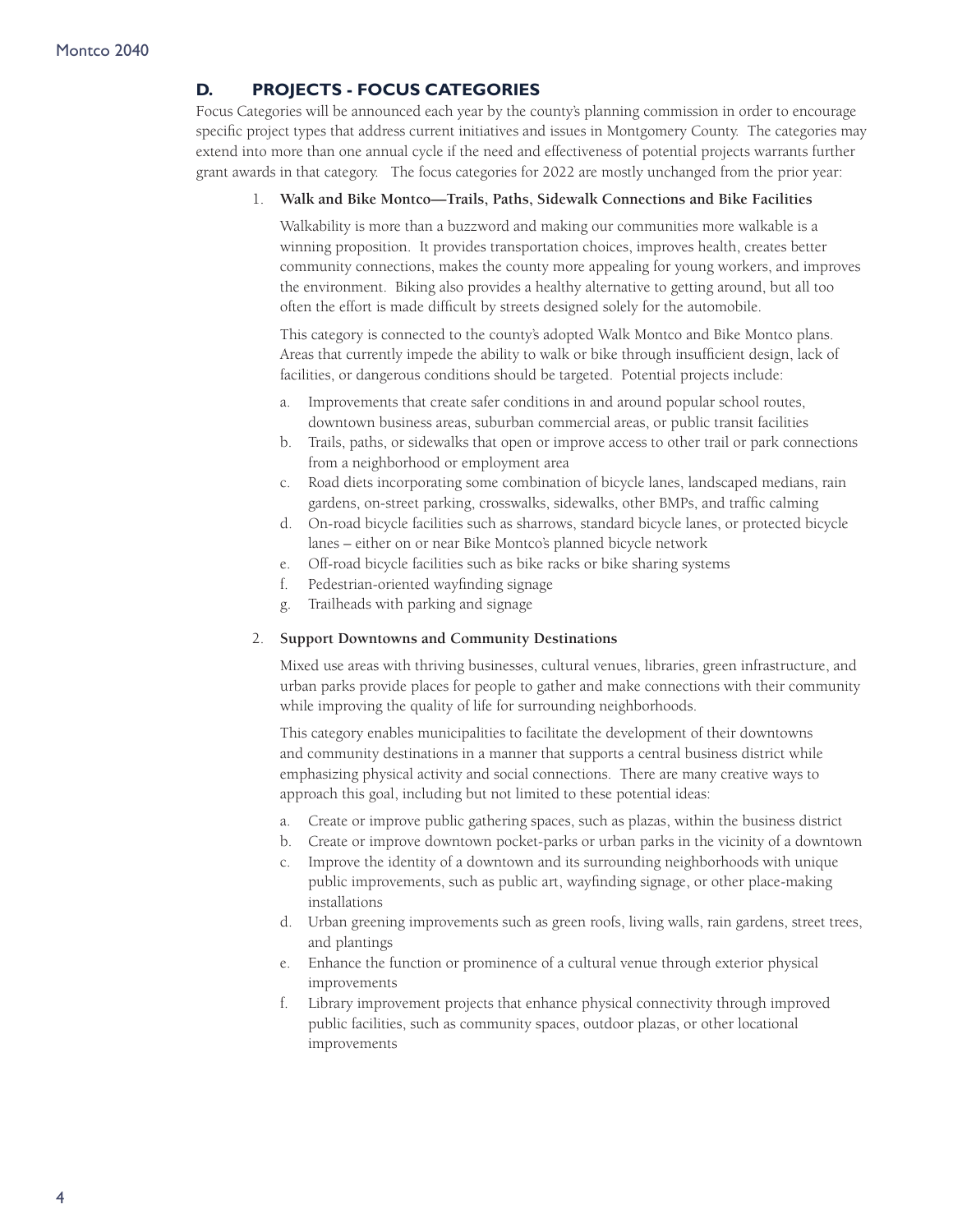#### 3. **Adaptation and Resiliency**

Continued growth and development in the county coupled with climate change and extreme weather events accelerates the decline of natural systems and ultimately threatens public health and quality of life. Communities must adapt to these changes and become more resilient to better sustain their futures.

This category supports the most needed projects that help protect against or recover from negative environmental changes. Applicants should be prepared to demonstrate the extent of the problem being addressed and the success of its proposed actions. Municipalities may need to reference their MS4, TMDL, PRP, Stormwater Management Plan or Hazard Mitigation Plan for competitive projects. Potential projects include:

- a. Floodplain Mitigation Reduce the impact of flooding through an emergency services flood warning system, removal or retrofit of structures in the floodplain, installation of flood control structures, and natural resources protection
- b. Streambank Restoration Rapid erosion and changing courses can impact floodplains, increase pollution, and damage ecosystems. Identify the cause of streambank degradation and implement appropriate naturalization techniques
- c. Heat Island Impacts Heat islands are areas with higher average temperatures than their surroundings due to structures such as buildings, roads and other infrastructure which absorb, retain, and generate heat. As a result, heat islands contribute to higher daytime temperatures, reduced nighttime cooling, and elevated air pollution levels, all of which lead to health impacts and heat-related deaths. Projects that address heat islands may include but are not limited to building green infrastructure improvements into regular upgrades or infrastructure projects, the construction of community amenities such as spray parks or cooling centers, the distribution of air conditioners to affected neighborhoods, planting trees and other vegetation, modifying standard roofs with "cool roof" systems, or applying cool pavement technologies.
- d. Retrofit Municipal or School District Property with Stormwater BMPs Address critical flooding or erosion issues with naturalized basins, vegetated swales, rain gardens, porous pavement, stormwater extended detention ponds, and constructed wetlands
- e. Green Streets Incorporate landscaped areas and tree canopy designed as stormwater BMPs to promote runoff infiltration and filtering of pollutants. Other components include stormwater curb extensions, planters, vegetated swales, rain gardens, and street tree planting
- f. Community Gardens Utilizing vacant lots or excess land for gardening can promote localized food production, encourage healthy eating habits, reduce pesticide and fossil fuel use, and connect residents to where their food comes from
- g. Open Space Preservation Conserving natural resources and environmentally-sensitive areas can help maintain ecosystems, improve water quality, reduce flooding, provide needed buffers to developing areas, or provide recreation opportunities. Desirable projects may protect critical conservation areas, promote active tourism, increase opportunities to exercise, or green the county's towns. Open Space Preservation projects are required to have a minimum 50% local match, which may come from any combination of municipal or outside funding sources. A current appraisal from a statecertified general real estate appraiser must be submitted with any land acquisition or easement purchase.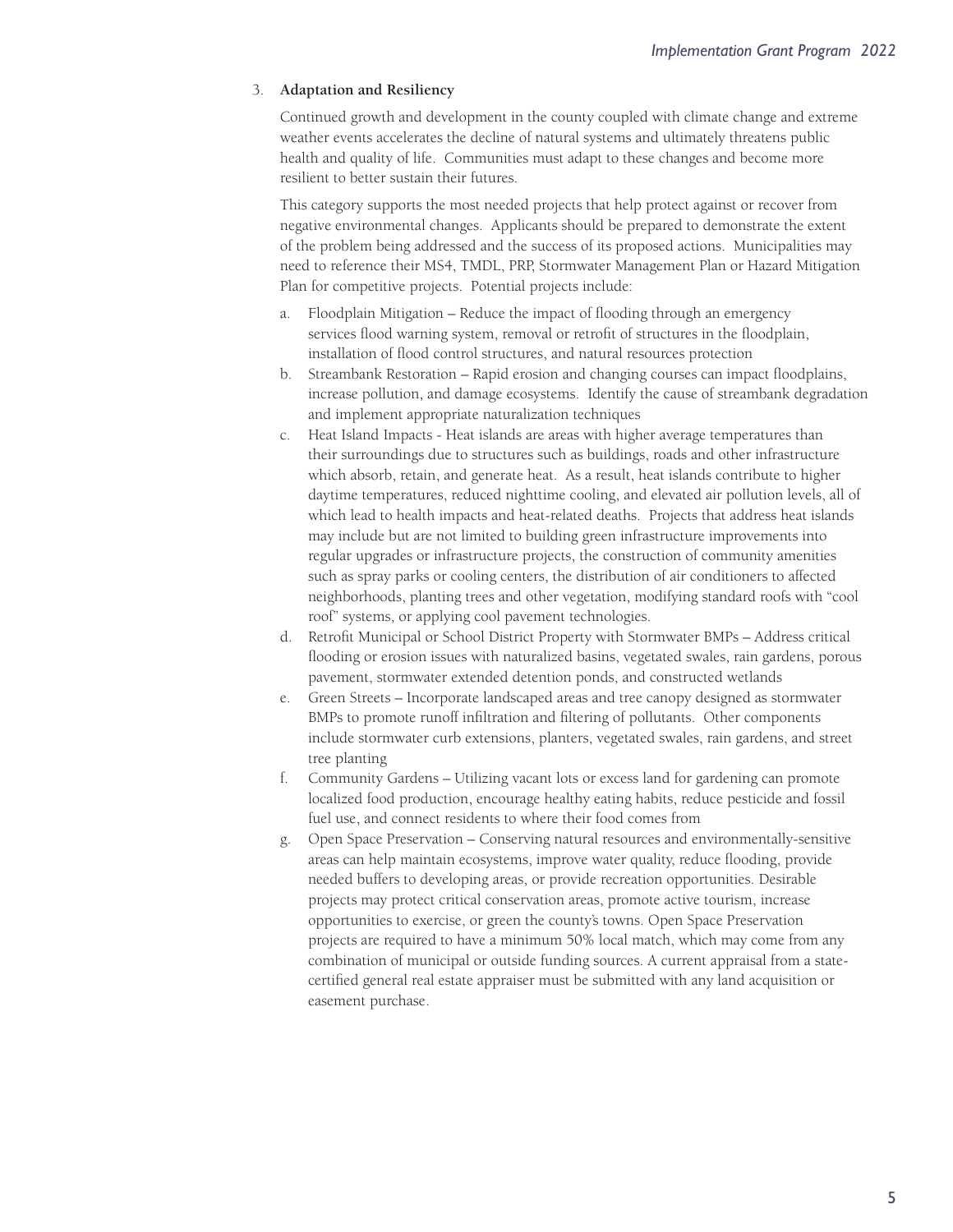#### **E. INELIGIBLE PROJECTS**

Projects may fall under a wide variety of categories as listed above, provided they represent a physical improvement. The following types of projects are not eligible under the Montco 2040 Implementation Grant Program.

- 1. Any project that does not address one of the goals in the county comprehensive plan.
- 2. Maintenance projects and other projects that would normally be funded by local municipalities. Playground equipment falls into this ineligibility category.
- 3. Personnel, including staff costs for otherwise eligible projects.
- 4. Plans and studies, including feasibility studies.
- 5. A program that disburses grants or loans to subgrantees, such as a façade improvement program or business loan program.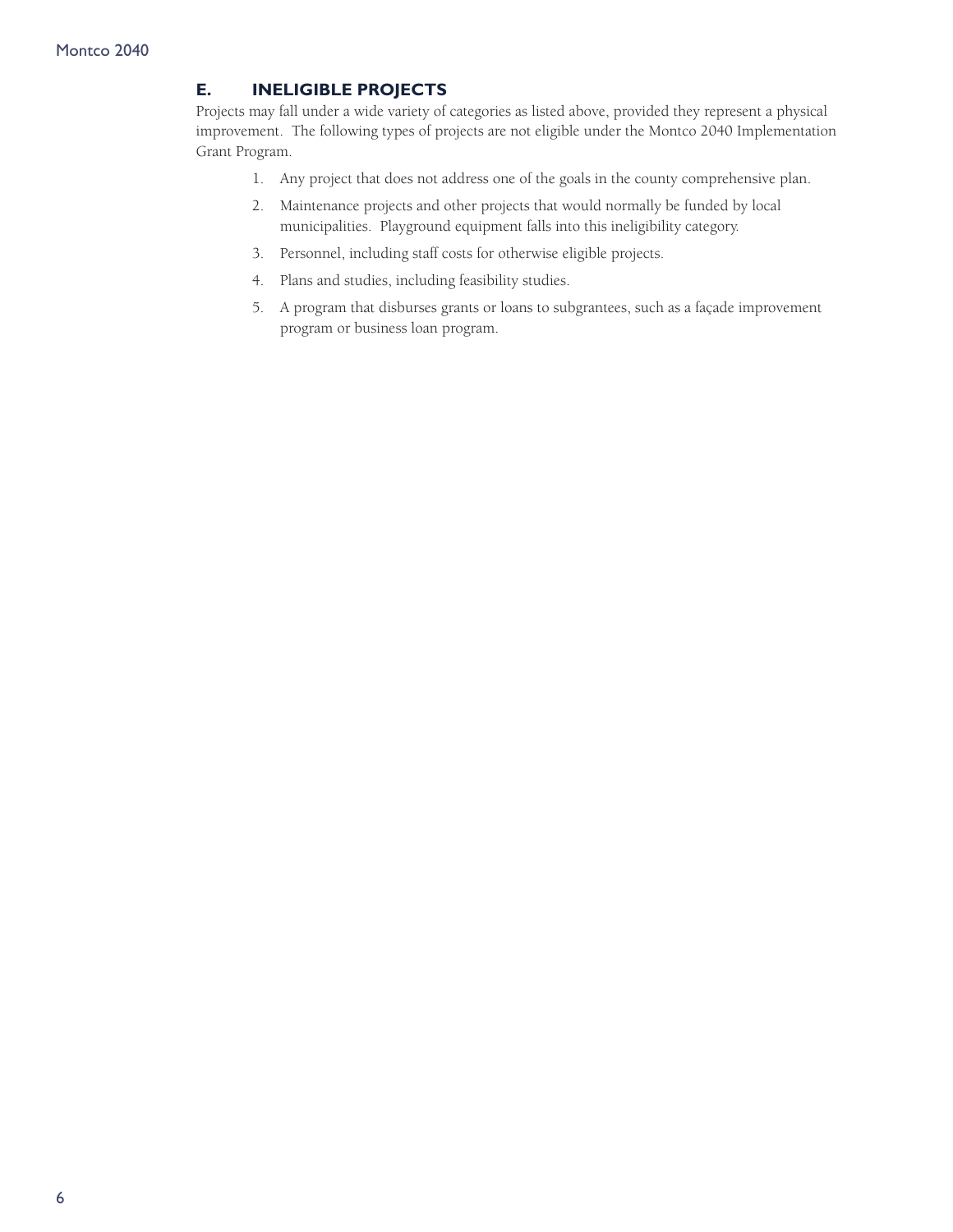### Part 3. Grant Application Requirements and Criteria

#### **A. LOCAL MATCH**

The local match is the required commitment from the municipality to support the project.

- 1. The minimum local match must be at least 20% of the total grant amount. Open Space Preservation projects will require a minimum local match of 50% of the total grant amount.
- 2. The local match may come from other funding sources obtained by the municipality. However, there should be a letter of commitment from the funding source for any of the required matching funds.
- 3. In-kind services may not be used for this match, except for the cost of municipal labor directly used for construction.
- 4. Eligible local match costs are as follows:
	- a. Construction
	- b. Infrastructure and Site Work
	- c. Materials
	- d. Acquisition
	- e. Site Surveys
	- f. Appraisals
	- g. Environmental Assessments
	- h. Engineering
	- i. Design
	- j. Closing Costs
- 5. Site surveys, environmental assessments, engineering, and design costs for the proposed project incurred prior to the application submittal may be used for the required match, provided these costs occurred no more than three years prior to the application. If the preapplication costs are used as part of the local match, they must be presented before or with the first request for payment. All other eligible local match money must be spent after the grant is awarded.

#### **B. GRANT LIMITS**

- 1. The maximum grant amount is \$200,000.
- 2. The minimum grant amount is \$10,000
- 3. Projects must be completed within 24 months from the date the applicant is sent a funding agreement contract. Grant recipients may request a single one-year extension in writing by no later than one month prior to the expiration of the grant, subject to approval by the current grant selection committee.

Applicants who do not have any remaining extensions or who choose to not apply for an extension may resubmit an application in the next round of funding if there is a desire to continue with a project. A resubmitted project application may be submitted alongside a new project application with no penalty, although a municipality cannot exceed two simultaneous applications. A project with expired funding will be canceled by vote of the grant selection committee. No outstanding or additional expenses can be submitted for reimbursement after a grant is canceled.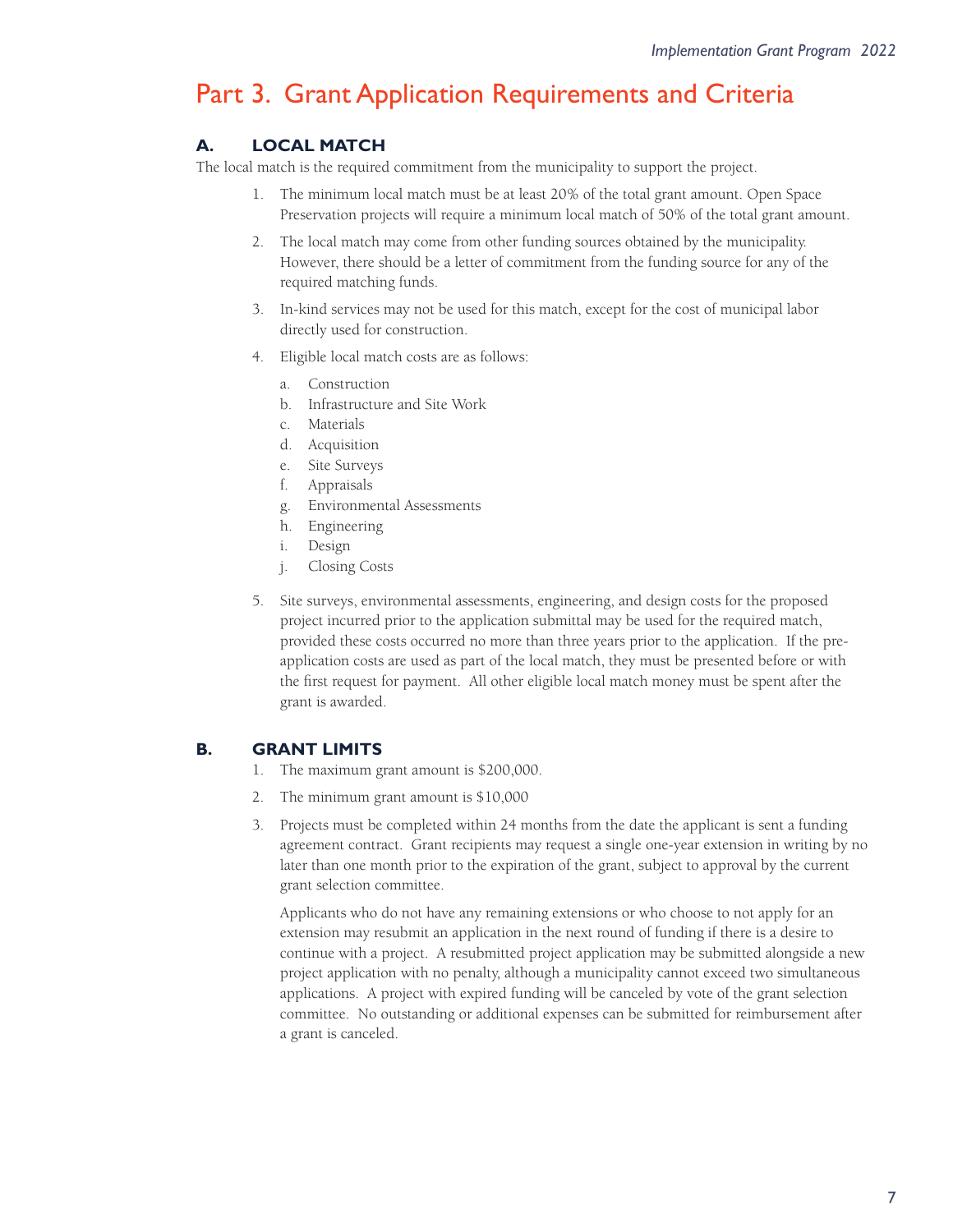#### **C. PROJECT EVALUATION CRITERIA**

The following criteria will be used to evaluate implementation grant applications. All criteria are not weighted equally, but the combination of relevant factors will determine the overall likelihood of funding. Projects should not be expected to score at a maximum level for all of the noted subfactors, nor will one particular low score necessarily prohibit any chance for funding. A committee of Planning Commission board members, county planning staff, and interdepartmental representation will determine the measures that each potential project achieves based on the submitted application.

- 1. Impact of Project This criterion considers the impact and benefits of the proposed project, including:
	- Reach of project how large an area or how many people does it serve
	- Transformative ability does it reverse a problem area or issue
	- Visibility
	- Longevity
	- Educational component or public engagement
- 2. Local Planning and County Connections Overall consistency with relevant plans will be assessed with consideration for the following:
	- Consistency with current local plans or specific mentions of projects with a significant local planning effort
	- Consistency with other county plans or the principles of county policies
	- Connections to county-owned assets projects that augment the county's system of parks, trails, open space, or infrastructure will score higher
	- County planning assistance contracts municipalities with a planning assistance contract active within the last year or are a member of a multi-municipal regional planning group will score higher
- 3. Project Readiness This criterion considers a variety of factors that affect a municipality's ability to complete the project, including:
	- Necessary preliminary steps, such as acquiring permits, environmental issues, or engineering/design needs
	- Project timeline
	- Maintenance plan including frequency and funding
	- Past history with county funded projects or maintenance issues
	- Progress on outstanding or current Montco 2040 projects
- 4. Funding This criterion will consider factors relating to the following:
	- Amount of local match percentage
	- Other grants or private funding secured
	- Reality of proposed project budget
	- Any demonstrated need for funding
- 5. Diversity, Equity, and Inclusion This criterion considers how the applicant or the project takes into account disparities in access to services or programs in some or all of the following areas:
	- Race
	- Age
	- Income
	- Gender or gender identity
	- Ethnicity or national origin
	- Physical ability
	- LGBTQ populations
	- Social and/or environmental justice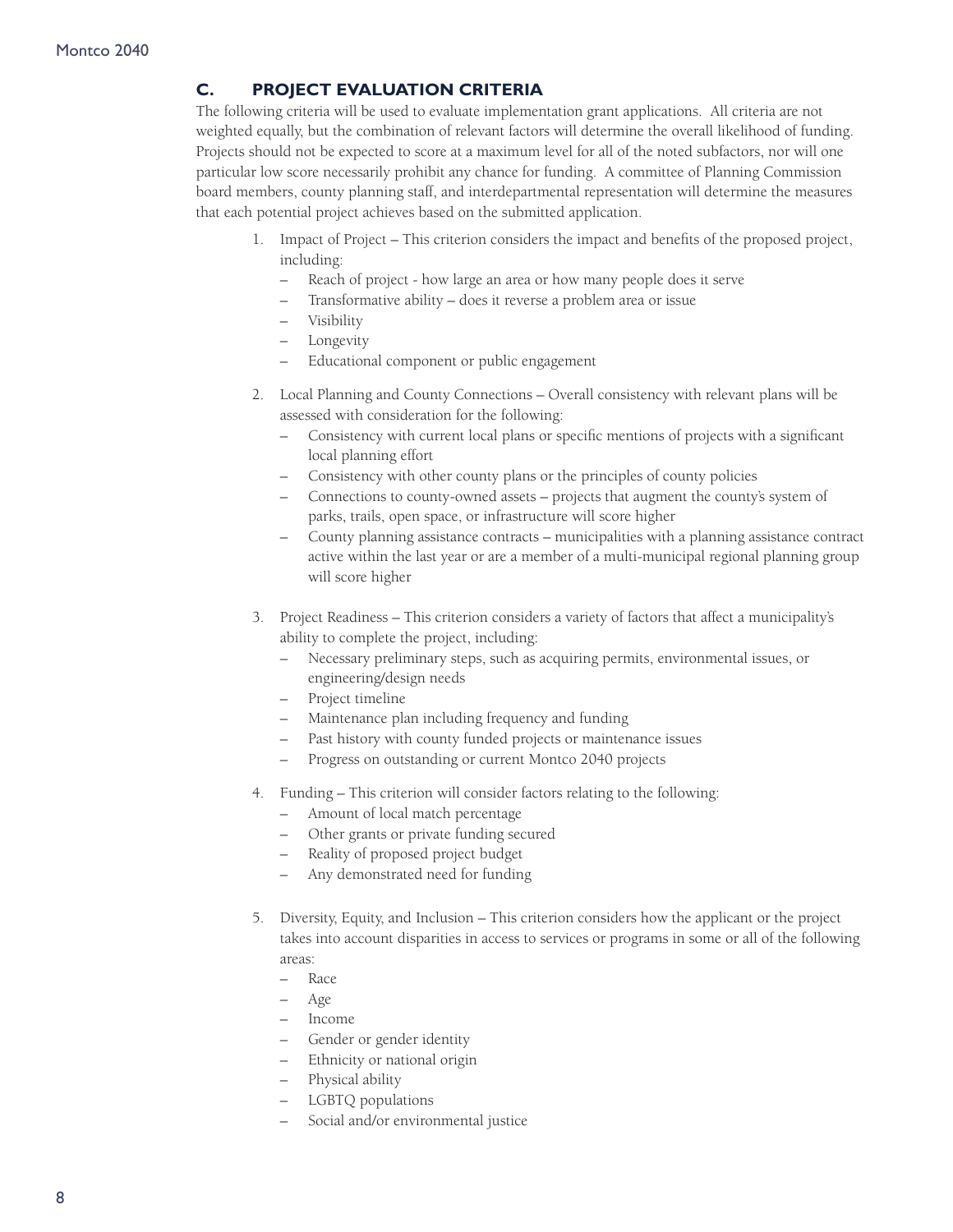### Part 4. Grant Application Process

All applications must be submitted online at www.montcopa.org/Montco2040GrantProgram. An interactive pdf is set up to guide the required information. Note that some browsers do not currently function with this format, and we suggest only using Internet Explorer when filling out the application. An attachment file will also need to be created in order to supply the required narrative and supplemental information in the application. All attachments must be condensed into a single pdf file no larger than 15 MB and simultaneously submitted via the online mailbox. The file should be named under the following formula: (municipal name)\_(project name)\_2022. For example: UpperHanoverTwp\_TrailExtension\_2022.pdf

An official resolution authorizing the municipality to submit an application is also one of the requirements. If there is any scheduling conflict that prohibits a resolution prior to the application submission, contact Anne Leavitt-Gruberger at the Planning Commission to determine the feasibility of a delayed resolution submission

See Appendix B for a copy of the application form and its requirements.

The expected timeline for the grant application process during a full annual cycle of the program is as follows:

- A. New focus categories and any revisions to the program guidelines are announced by January of a given year.
- B. Funding will commence with an application deadline of March 1. Applications may be submitted at any time up to the deadline.
- C. Staff will review the applications and follow-up with the applicant as necessary.
- D. The Implementation Grant Committee will review and score applications forwarding its recommendations to the County Commissioners.
- E. County Commissioners will pass a resolution for an approved grant.
- F. Notifications will be sent to municipalities for grants approved by the County Commissioners and a funding agreement will be sent with a signed and returned copy expected within 30 days. Funding agreements should be returned to the Department of Housing and Community Development. Applicants who are not approved for funding will also be notified.
- G. The length of the process from application deadline until the awarding of grants is expected to be approximately two months.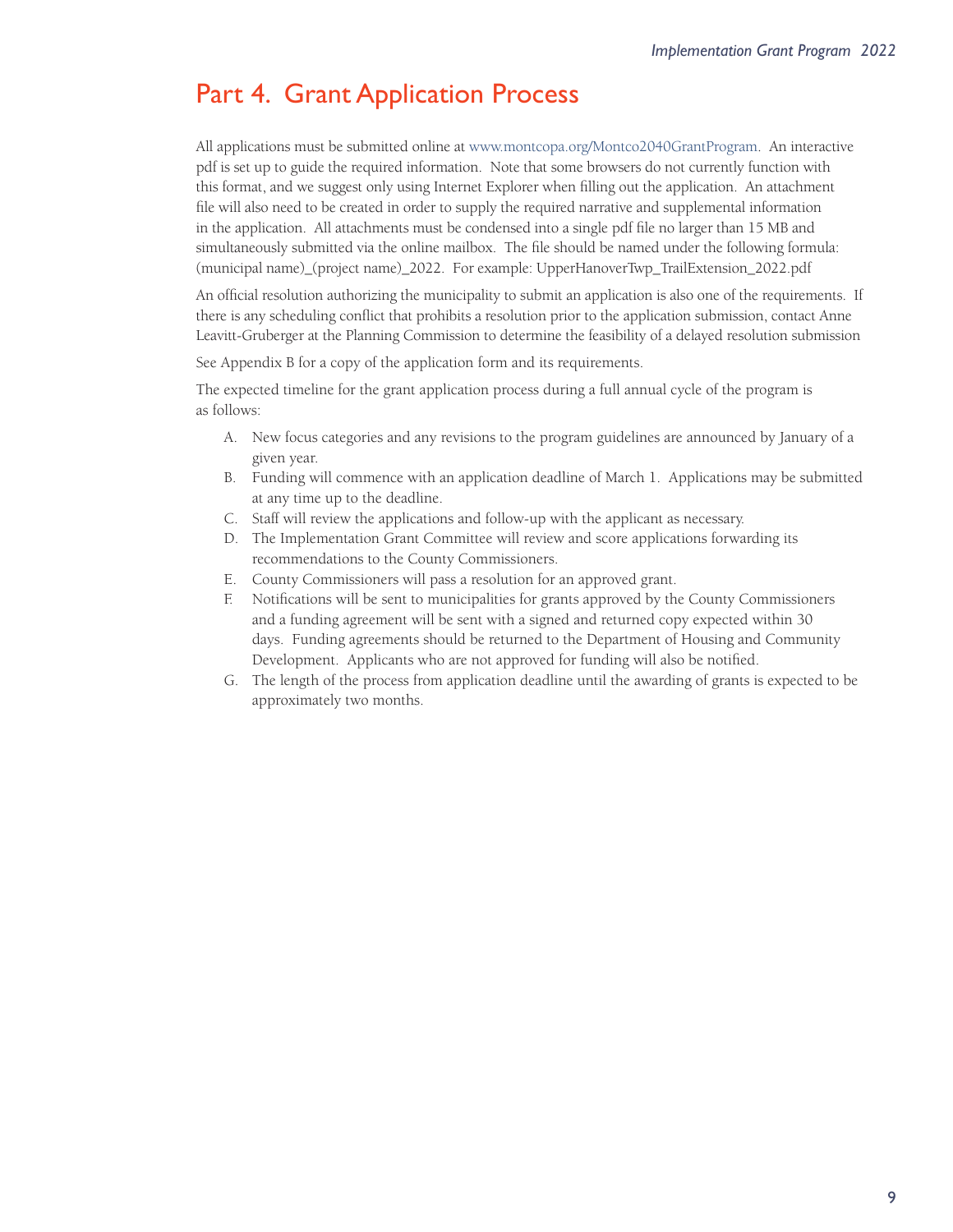### Part 5. Administration for Approved Grants

#### **A. TIMEFRAME FOR USING FUNDS**

The timeframe for each implementation grant begins on the date that the funding agreement is mailed to the applicant by Montgomery County

- 1. Funding agreements must be signed by the primary municipal contact person listed on the application. The agreements must be returned to the Department of Housing and Community Development within 45 days of mailing by the county. Because project completion times are based on when the county first mails a funding agreement to the applicant, delays in signing an agreement will lead to less time after the agreement is signed to complete a project.
- 2. All necessary matching funds, as listed in the original approved application and funding agreement, must be committed and guaranteed by the appropriate party within one year of the date a project application was submitted. In addition, applicants must demonstrate that they have control of the matching funds.
- 3. Applicants not continuing with a project or using less than their contracted county funds for a project shall notify the Planning Commission in writing of the amount of funds that will not be used.

#### **B. RECAPTURE OF FUNDS**

The county, at its discretion, may recapture funds and void grants for violations of the procedures in this guidebook, for failure of a project, or for inability to comply with the timeframes in this guidebook.

#### **C. FUNDING AGREEMENT**

For all approved project applications, a funding agreement between the county and the applicant must be signed. This serves as the formal contract between the county and the applicant and will include the terms and conditions for the funding, as well as a project description, project timeline, and budget summary. Funding Agreements include both the contract and several exhibits. Exhibits include:

- 1. A narrative summary detailing the project's implementation. This will be based on the project description provided in the application; however, if partial funding is approved the applicant will be required to submit a revised project description. This shall be Exhibit A.
- 2. A budget summary that lists the project costs in detail. This will be based on the project budget provided in the application; however, if partial funding is approved, applicants must submit a revised project budget. This shall be Exhibit B.
- 3. A list of documentation that must be submitted to receive reimbursement. This shall be Exhibit C.

#### **D. BIDDING AND OTHER LEGAL REQUIREMENTS**

- 1. Bidding for projects must meet the requirements established by the Commonwealth of Pennsylvania for municipalities. Projects that are not required by Pennsylvania to go through a competitive bid process are not required by this program to go through a competitive bid process. All other projects must have, as documentation, three different price quotes and proposals.
- 2. For all construction and building projects, the application must provide a guarantee that the proposed improvement will remain in place for the expected useful life of the improvement. This guarantee can take many forms, including ownership by a municipality of the property where construction is occurring or an easement, lease, or lien in favor of the applicant that protects the proposed improvement.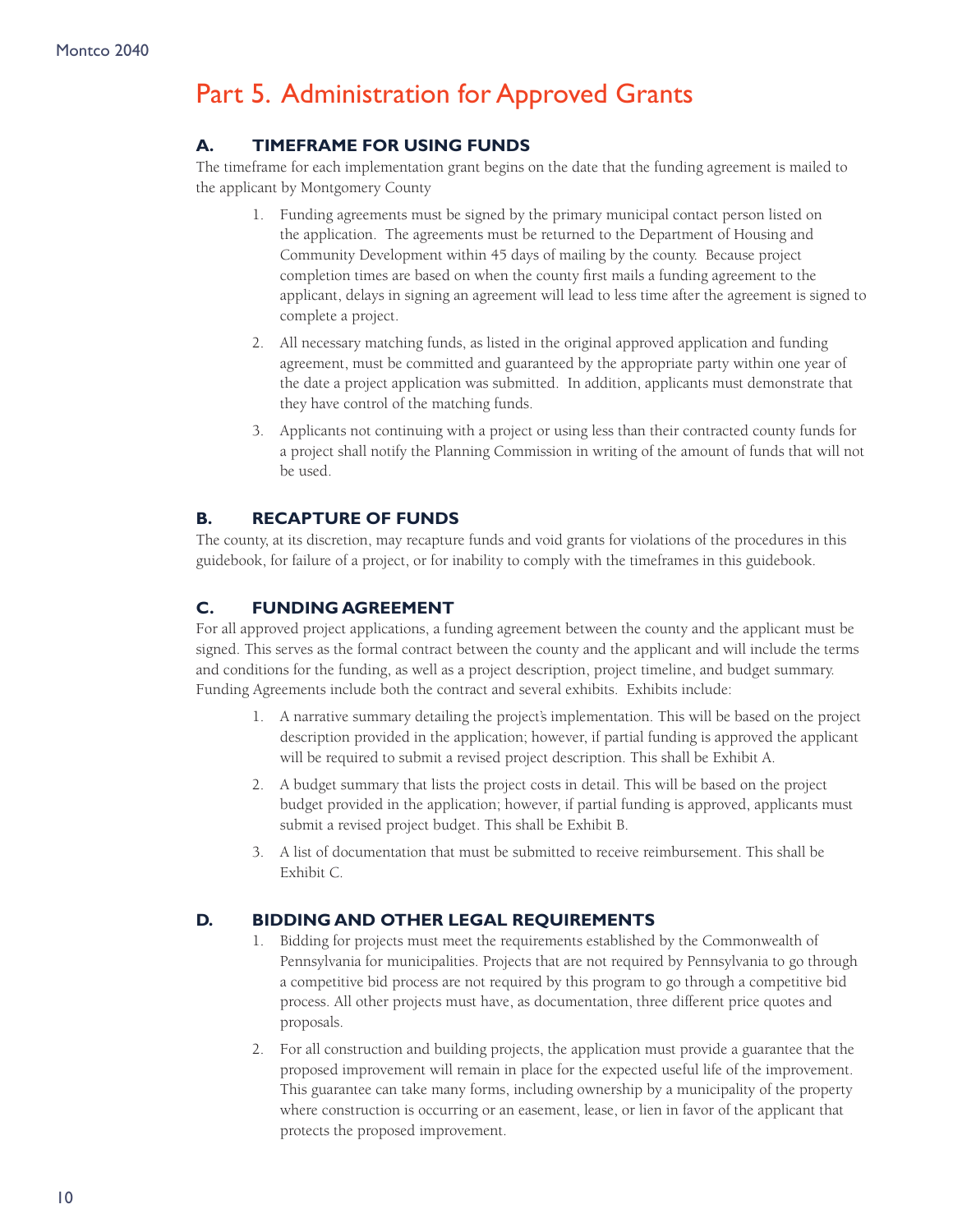- 3. County funds used for a construction or building project that is subsequently demolished, rendered unusable due to poor construction or maintenance, or removed before its expected useful life has expired shall be paid back to the county on a pro-rata basis, based on the amount of county funds and the amount of time remaining on the expected useful life of the project, as determined by the county. For example, if the county provided \$100,000 for a project and the project was demolished halfway through its expected useful life, the applicant would have to pay back the county half the original county amount, or \$50,000.
- 4. For land or building purchases, a current appraisal must be prepared. The appraisal must be submitted to the Department of Housing and Community Development for review prior to actual closing.
- 5. To acknowledge county participation, construction projects must post the following language and incorporate this language into their public acknowledgments where applicable: This project is financed in part by Montgomery County through the Montco 2040 Implementation Grant Program.
- 6. Any proceeds from the sale of property purchased or improved with County funding must be refunded to the county on a pro rata basis or reinvested within the municipality on a pro rata basis, in accordance with the following standards:
	- a. The pro rata amount will be based upon the proportion of the county grant amount to the total project cost, as well as the market value of the property when it was sold, based on an appraisal.
	- b. Refunded amounts shall be paid directly to the county.

#### **E. STATUS REPORTS**

Project status reports shall be submitted by the municipality one year from the date a grant funding agreement is sent to its recipient. Status report forms are located in the Appendix, but may be submitted online. If a municipality is requesting an extension near the end of a project period, a status report must also accompany the request.

A close out report shall be requested at the conclusion of each project, in addition to the reimbursement request that is sent to the Office of Housing and Community Development. All close out report submissions must be accompanied by an opportunity for MCPC staff to visit the project site. The close out report form is also located in the Appendix.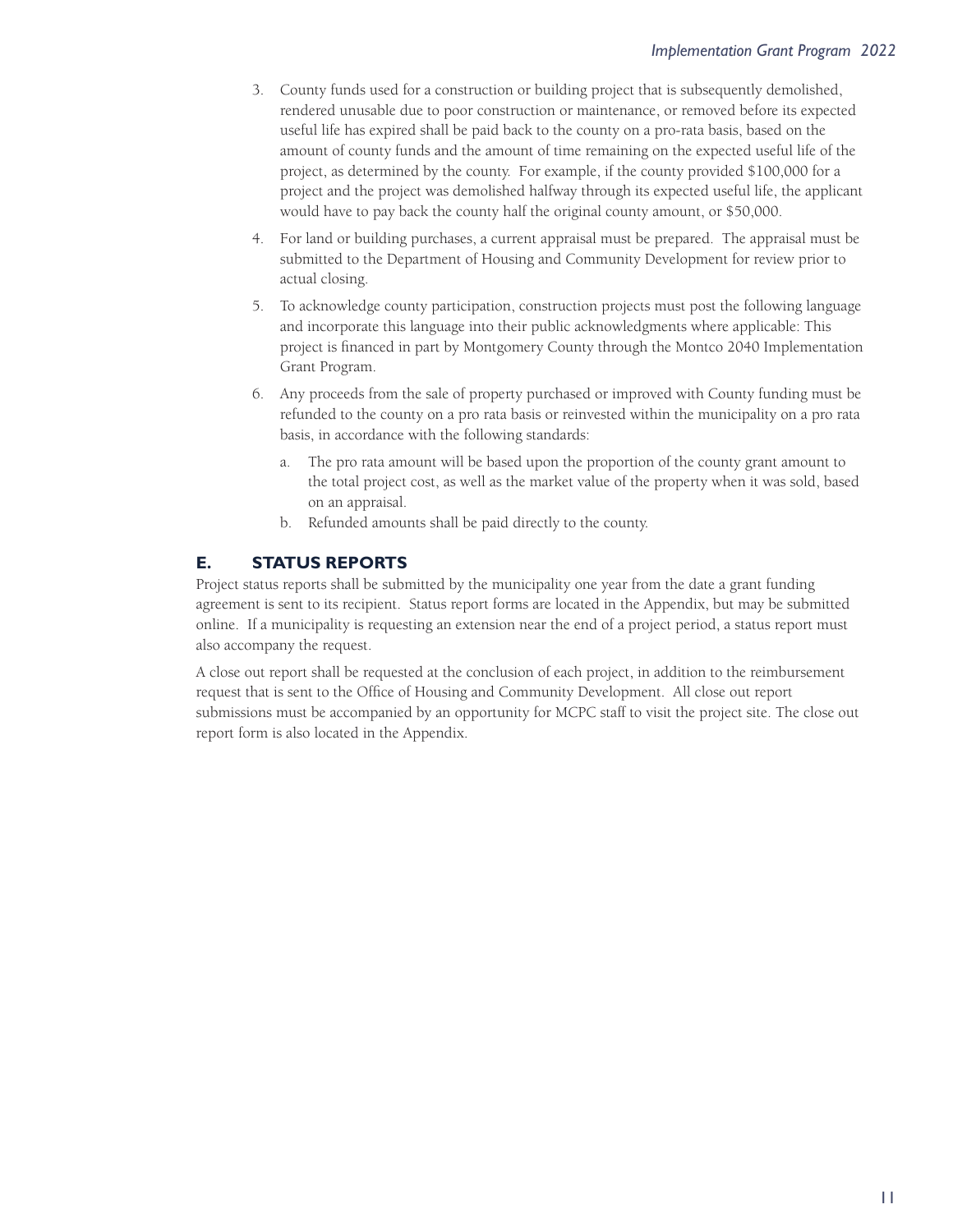### Part 6. Reimbursement Procedures

Reimbursement for all Implementation Program grants will be handled by the Department of Housing and Community Development, in accordance with the requirements listed in this section. Submit requests to:

#### **Department of Housing and Community Development**

For Mail: PO Box 311 Norristown, PA 19404-0311

For UPS/Fed-Ex: 1430 Dekalb Street, 5th Floor Norristown, PA 19401

#### **A. TIMING OF REIMBURSEMENTS**

- 1. The timing for all reimbursements will be at the discretion of the county.
- 2. Grant payments for construction and renovation projects will occur as stages of projects are completed. Funds will not be advanced for any work or stage of work before it is completed, and the county may re-appropriate funds or cease distributing funds if requirements are not being met.
- 3. Grant payments for land or building acquisitions will be reimbursed after settlement.

#### **B. REIMBURSEMENT FOR ALL PROJECTS**

Reimbursements will only be made for project costs that are specifically set forth in Exhibit B, Budget Summary, of the Funding Agreement. Applicants requesting reimbursement must provide the following information:

- 1. Any documents needed to support the reimbursement request, as outlined in Exhibit C of the Funding Agreement. All bidding documents listed on Exhibit C must be on file at the Department of Housing and Community Development prior to processing reimbursements.
- 2. A detailed budget outlining all costs associated with the project, particularly in the case where the grant amount is less than the amount on the original application. This should be completed as part of the funding agreement.
- 3. One copy of the Request for Payment form, with original signatures and documentation needed to support the request.
- 4. Copies of canceled checks, front and back, if any, or copies of the face of the check issued and a bank statement.
- 5. When the funded activity is carried out by a party other than the applicant, a copy of the agreement (to be known as a third party agreement) between the applicant and the third party.

#### **C. ADDITIONAL COST DOCUMENTATION PROCEDURES**

- 1. For expenses of \$50 or less, provide the following:
	- a. Copies of receipts and/or invoices.
	- b. Identification of contractor or provider chosen.
- 2. For expenses of more than \$50 that were not submitted for bids, provide the following:
	- a. Copies of receipts and/or invoices.
	- b. Identification of contractor or provider chosen.
	- c. List of contractors or providers contacted for this expense and their price quotes. These contacts can be made by mail, fax, phone, or internet and should include the date of the contact, name of person or source of quote, and the quotes. At least three (3) price quotes shall be submitted.
	- d. Submission of proof of payment.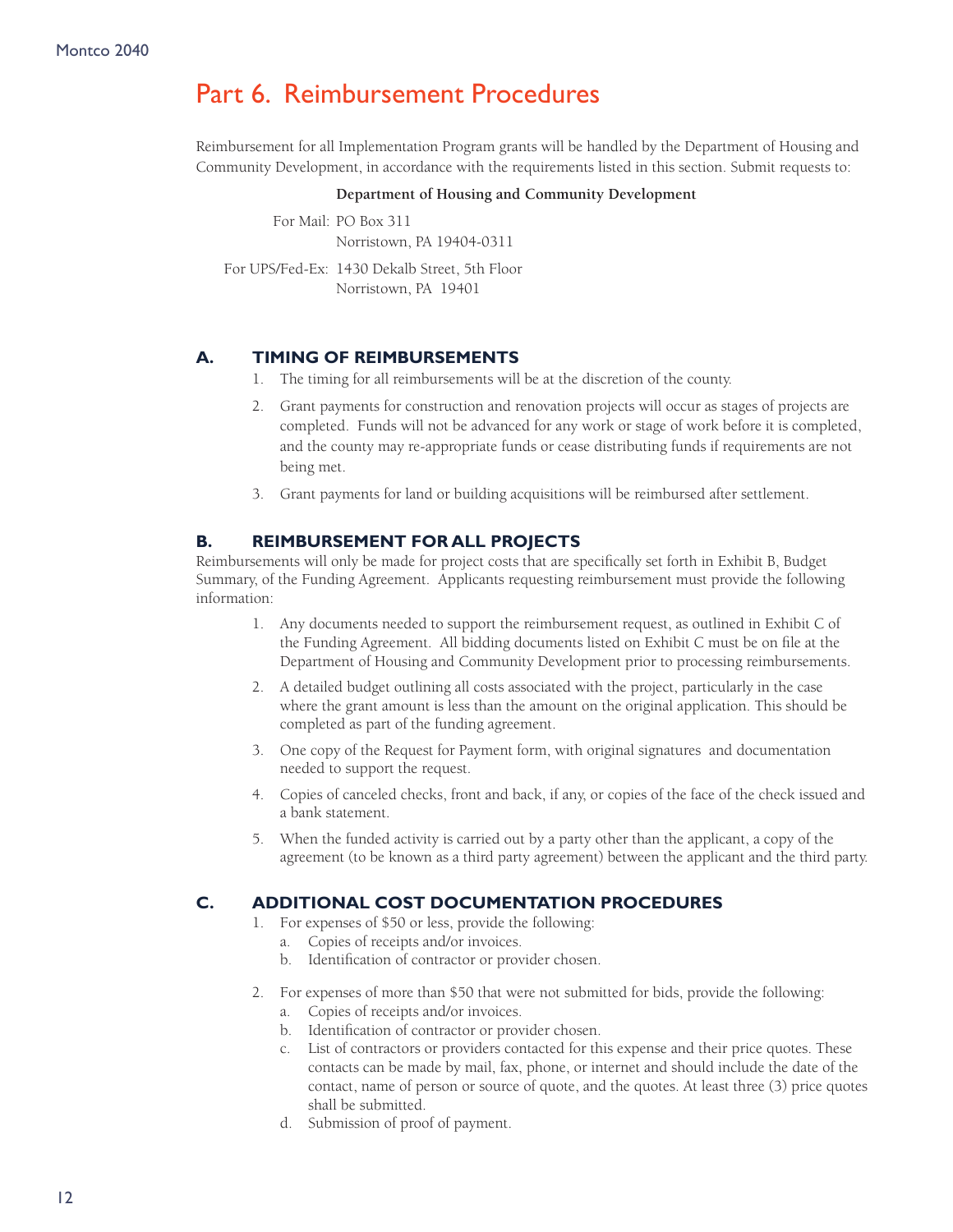- 3. For expenses submitted for bids, provide the following:
	- a. Request for goods and services or a submission of bid package and final plans and specifications, including the schedule and advertising for the construction bids.
	- b. Tabulation of proposal for professional services or tabulation of bids for construction projects.
	- c. Municipal resolution to award contract, award letter to service provider or contractor to perform work, and any purchase orders, price quotes, resolutions, etc., pertaining to the project.
	- d. Copy of signed agreement with service provider or contractor.
	- e. Submission of contractual amendments or change orders.
	- f. Service provider's or contractor's applications for payment.
	- g. Submission of proof of payment (such as canceled checks).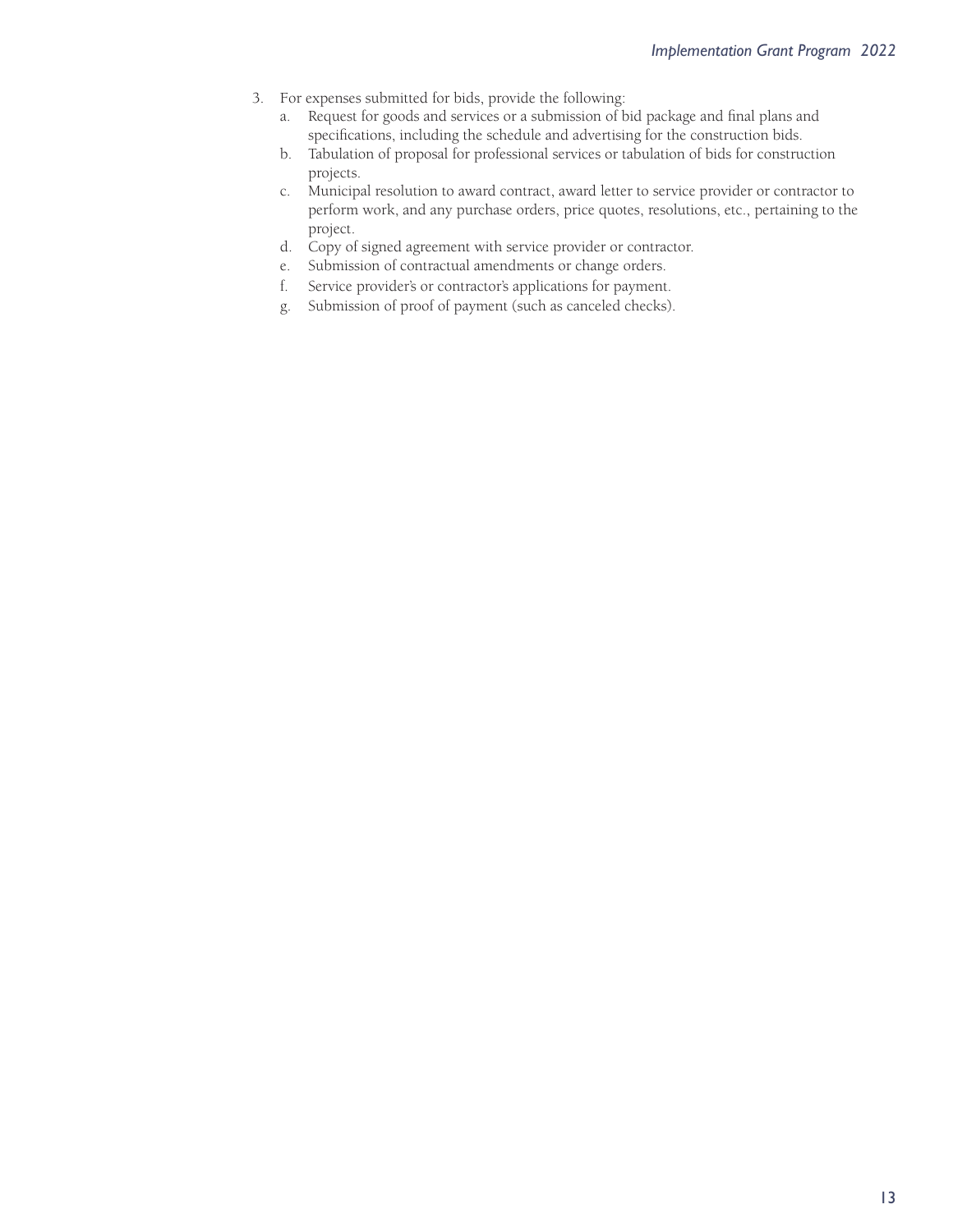Montco 2040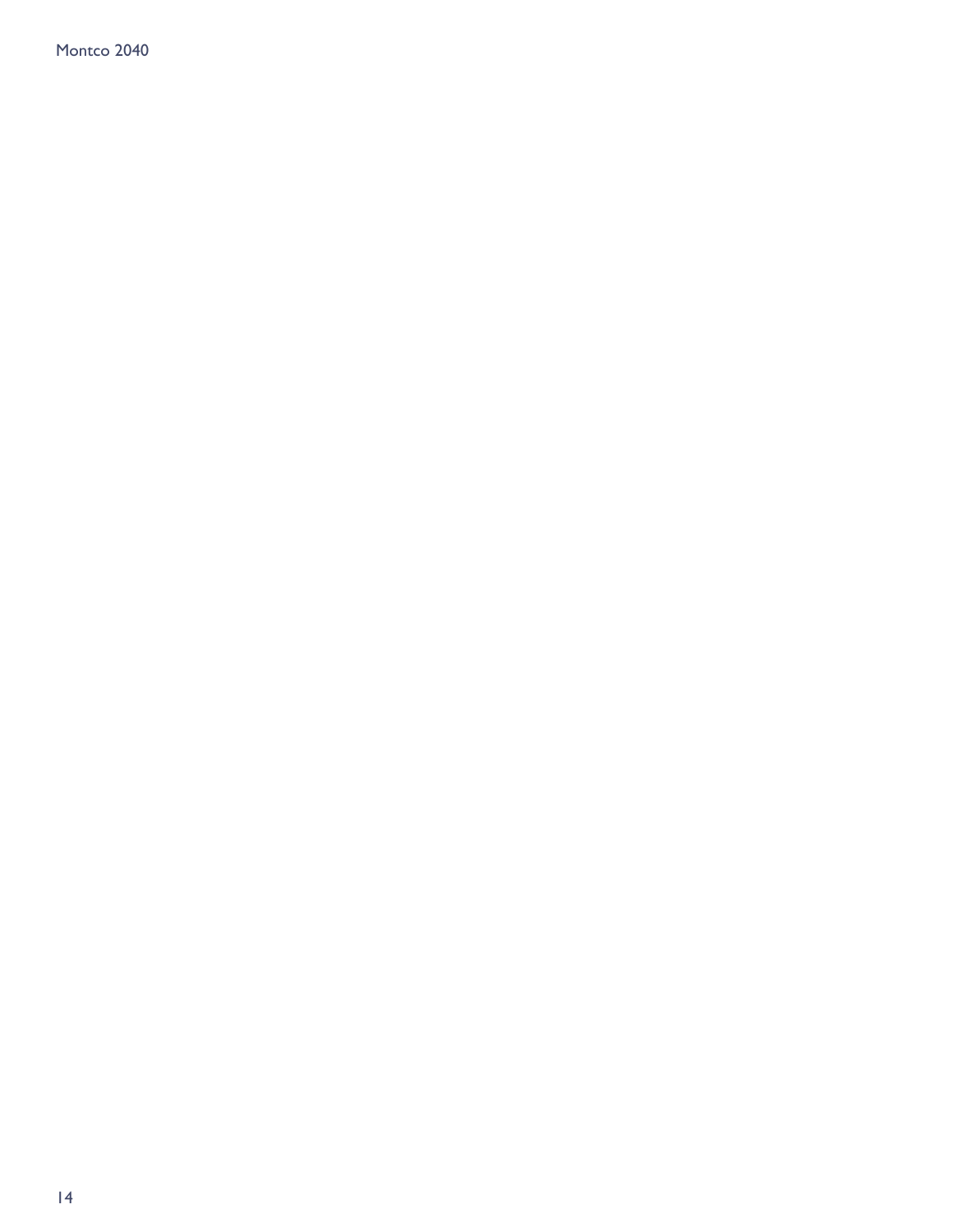Appendix A. Montco 2040 Comprehensive Plan Goals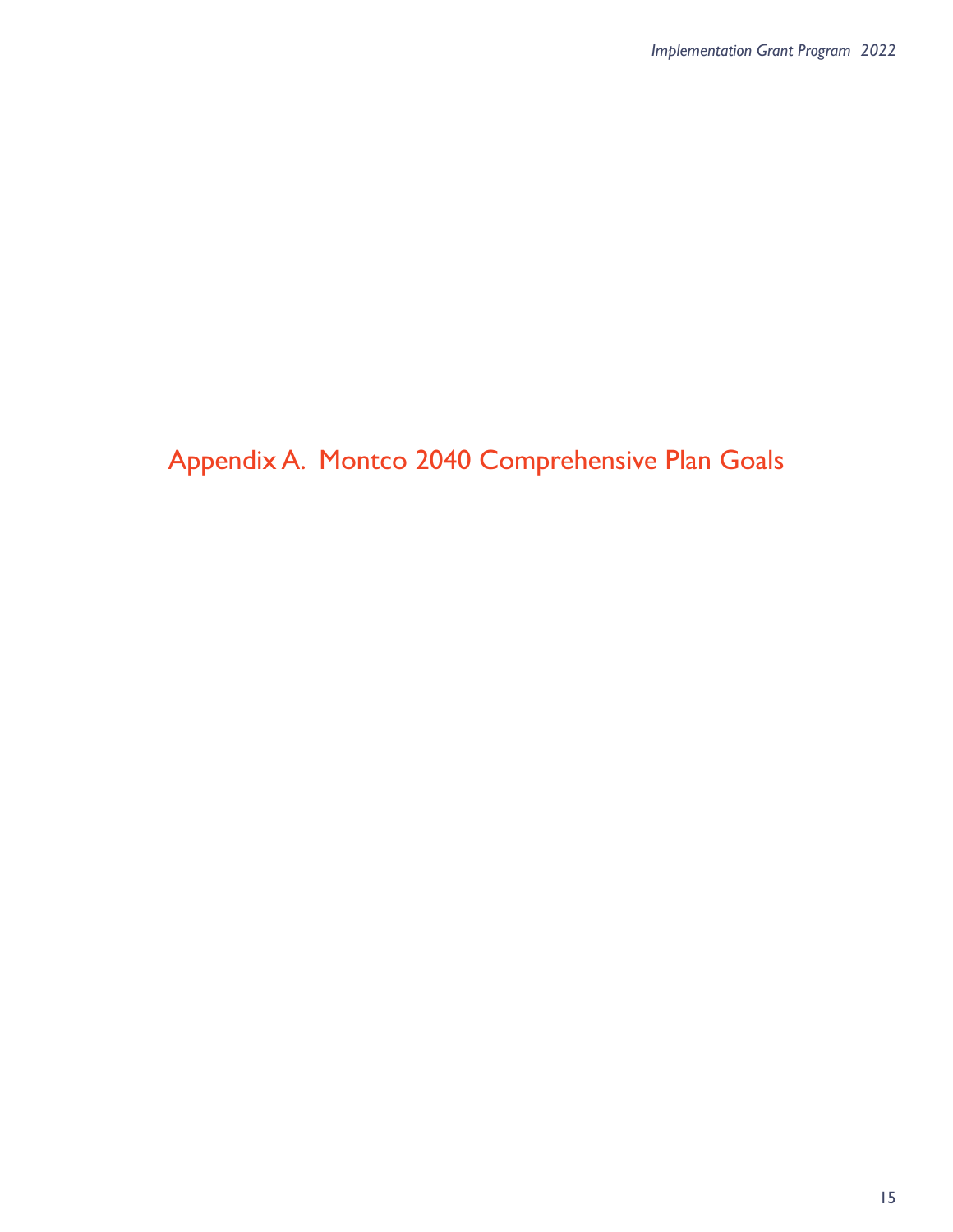See the full publication of *Montco 2040: A Shared Vision* online at www.montcopa.org/Montco2040 for more background on the following goals.

Connected Communities - People want to be connected and part of a broader community. A key role for the county is to help these connections occur beyond local municipal boundaries.

- Encourage collaboration and partnerships among governments, businesses, institutions, schools, higher education, and other stakeholders
- Improve transportation quality and expand options for county residents and workers
- Expand and connect county trails, local trails, greenways, natural areas, and parks
- Support strong downtowns and community destinations, including mixed use areas, arts and culture focal points, libraries, and other gathering places

Sustainable Places - The county is full of wonderful neighborhoods and communities. These places need to be sustained and enhanced in a long-lasting and effective way.

- Support a modern, resilient, green, and energy-efficient infrastructure network
- Improve stormwater management and reduce the impact of flooding
- Conserve natural resources, environmentally-sensitive areas, and farmland
- Provide more opportunities for residents to exercise and have healthy lifestyles
- Support housing choices and opportunities to meet the needs of all people
- Enhance community character and protect neighborhoods

Vibrant Economy - A strong economy is critical for all places. With a vibrant economy, residents can earn and spend more, governments can make needed infrastructure improvements, and businesses can grow.

- Improve transportation access to businesses
- Encourage development and transformative investment where infrastructure already exists
- Attract and retain businesses and vital community assets
- Flexibly adapt to changing market conditions and demographics
- Facilitate the marketing of the county and its assets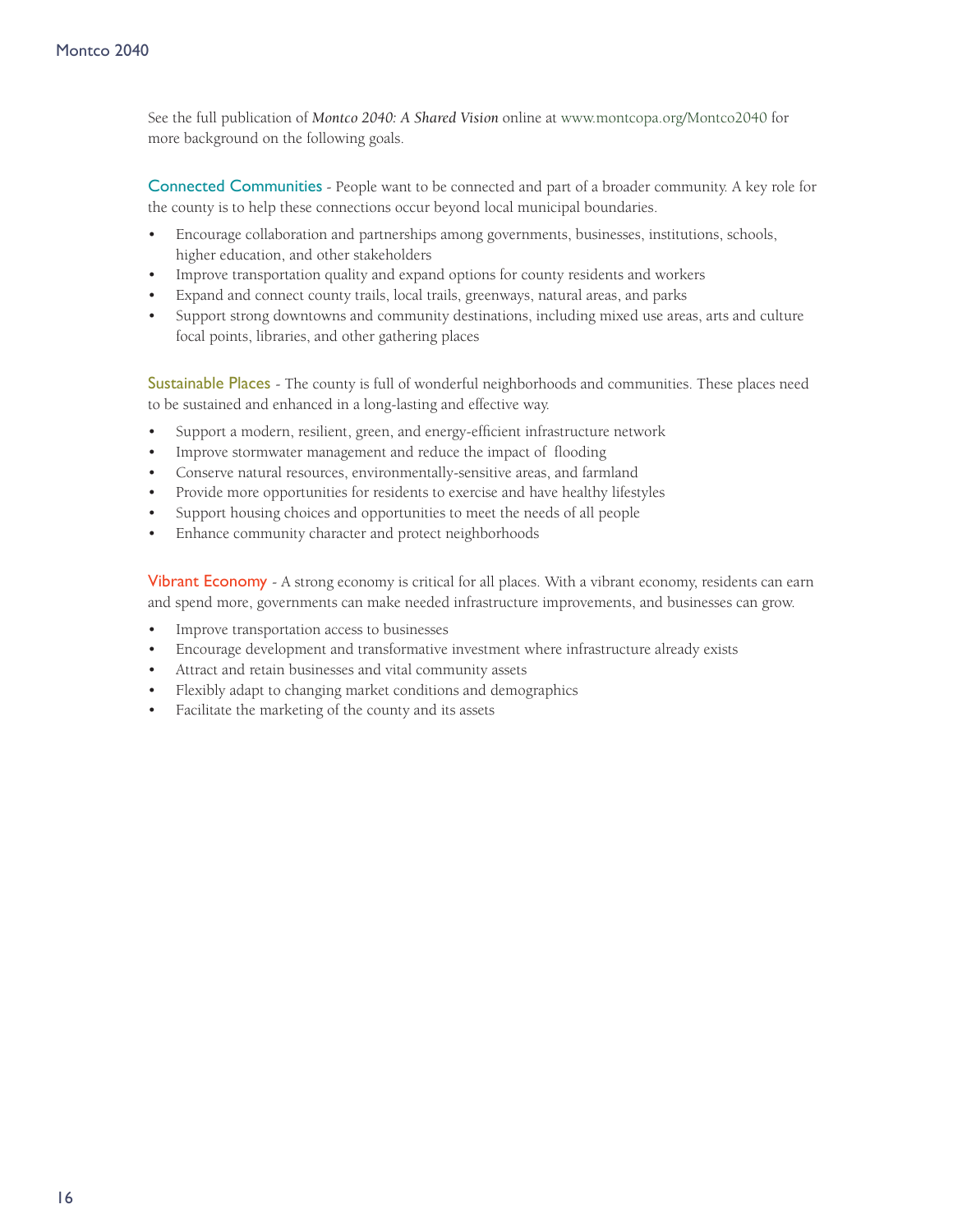# Appendix B. Application Form 2022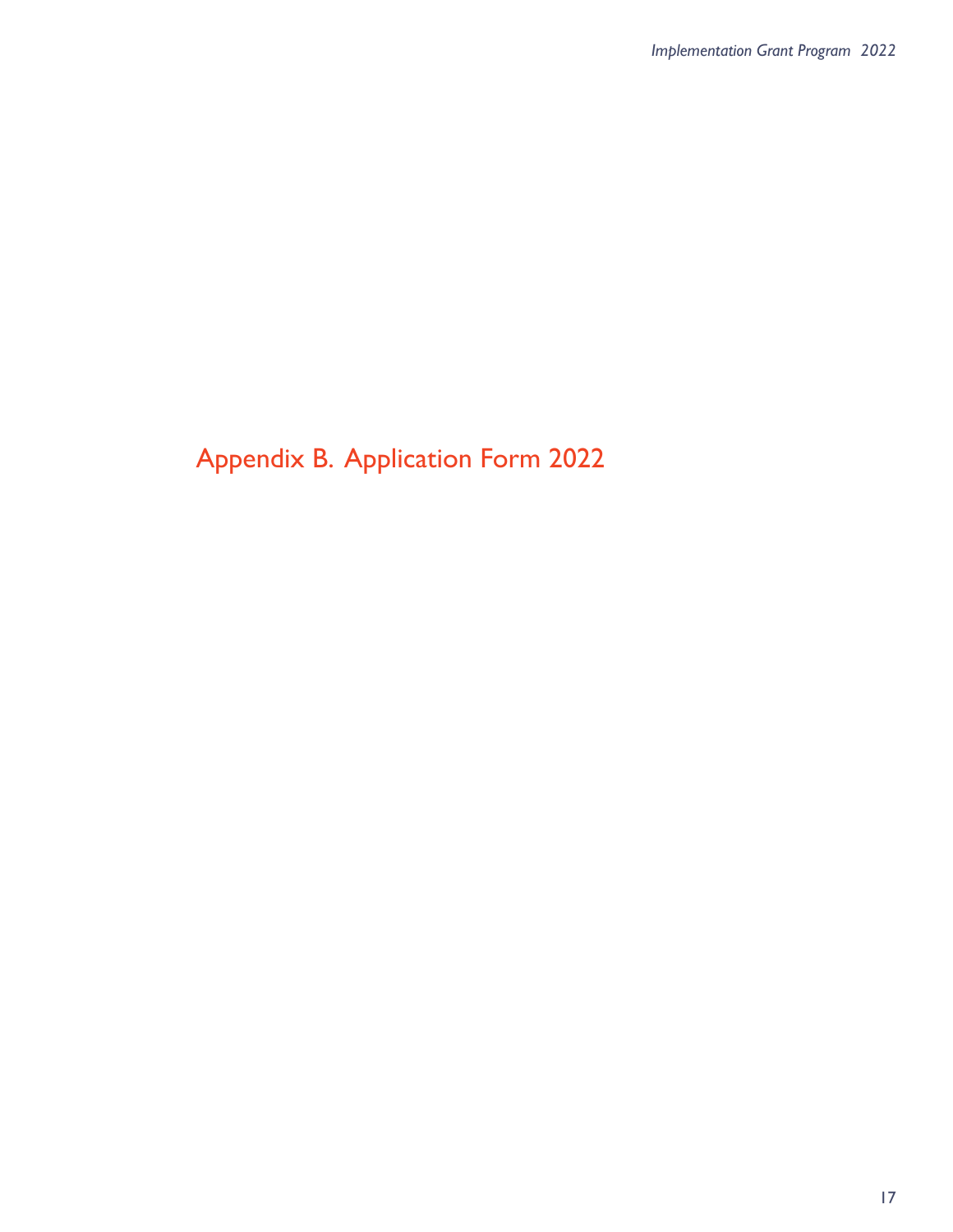Montco 2040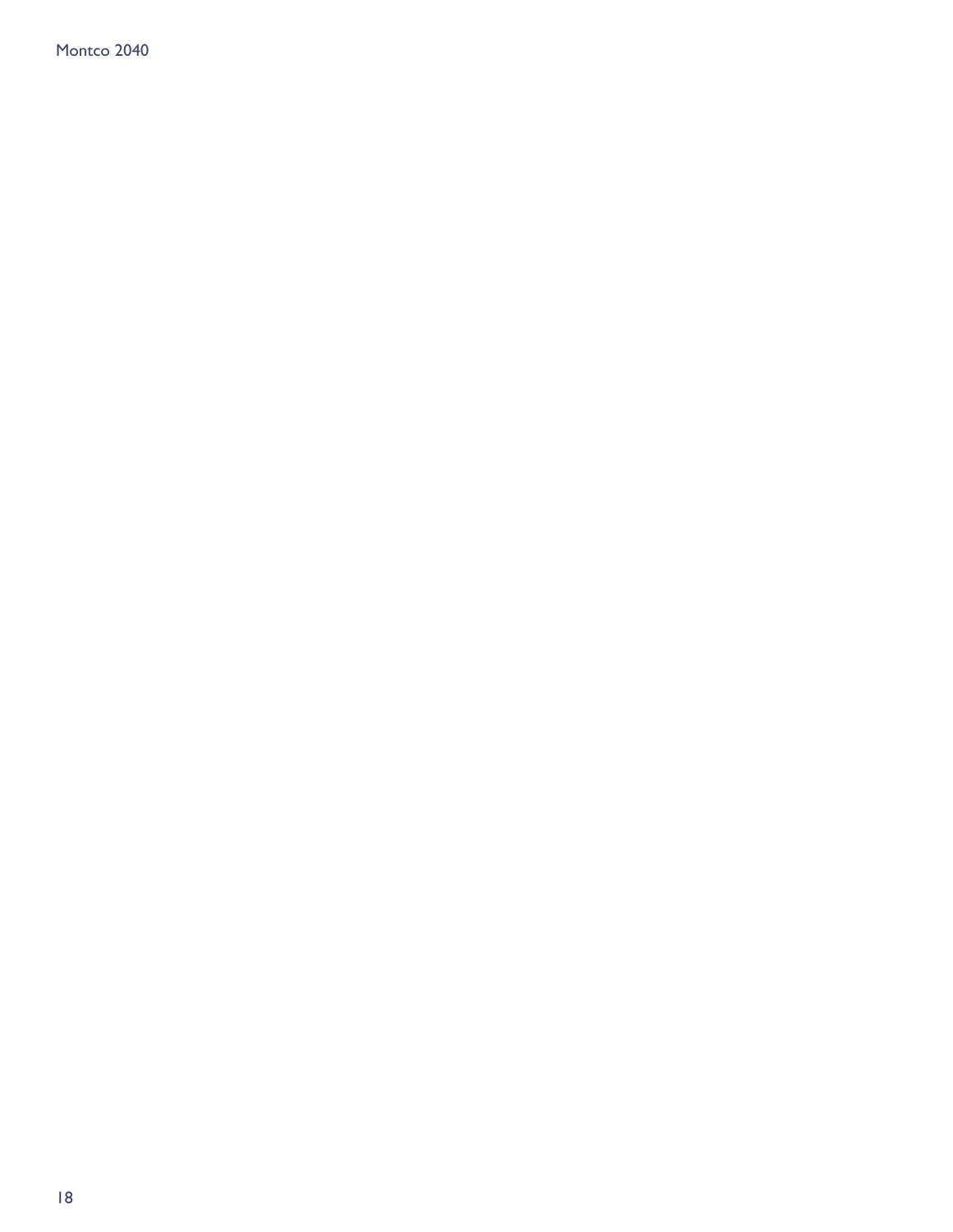#### Application Form Montco 2040 Implementation Grant Program Montgomery County, Pennsylvania

Applications must be filled out and submitted online with appropriate attachments at

www.montcopa.org/Montco2040GrantProgram

We suggest saving all grant program documents to your computer to fill out with your preferred pdf software. Do not use your browser to fill out this document.

*Applicant and Contact Information* 

| пррисат ана сонтастиропнатон                                                                   |
|------------------------------------------------------------------------------------------------|
|                                                                                                |
|                                                                                                |
|                                                                                                |
|                                                                                                |
|                                                                                                |
| Telephone Number:                                                                              |
|                                                                                                |
| List any partners or third parties involved with the project:                                  |
|                                                                                                |
| 2. $\frac{1}{2}$                                                                               |
|                                                                                                |
| <b>Funding Request Information</b>                                                             |
|                                                                                                |
|                                                                                                |
|                                                                                                |
|                                                                                                |
| ,我们也不会有什么。""我们的人,我们也不会有什么?""我们的人,我们也不会有什么?""我们的人,我们也不会有什么?""我们的人,我们也不会有什么?""我们的人               |
|                                                                                                |
|                                                                                                |
|                                                                                                |
| Has this project, or a related project, previously received county funding? O yes O no         |
| If yes, for what project was it received, and what was the amount and source of the funding? _ |

Expected life of improvement?

#### *Project Narrative*

 $\overline{a}$  $\overline{a}$ 

*A project narrative, including maps, plans, photos, and other attachments must be submitted online with this application. This narrative must include the information listed below in a numbered report that follows the order outlined. All attachments should be grouped into a single pdf file no larger than 15 MB and given a name in the following format: "Municipality\_Project Name\_20xx.pdf". When you hit 'submit' at the end of this application form, an email will be created in your default email program with the completed form attached. Before sending the email, be sure to attach the narrative pdf file as well.*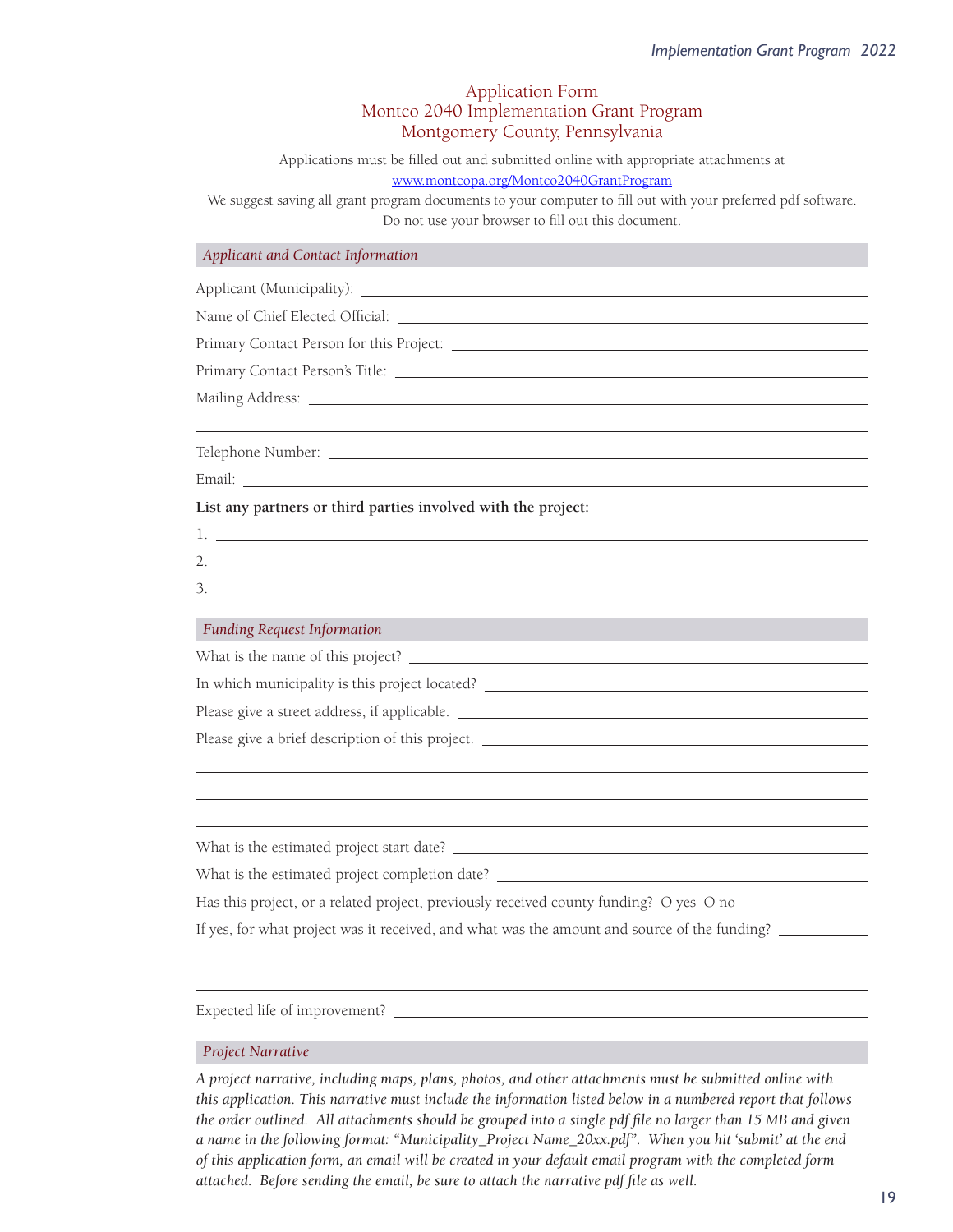- 1. Complete narrative description of the project and its expected benefits. Provide details on who will benefit from the project and the extent of the project's impacts. Point out any connections to countyowned assets.
- 2. Identify the goal(s) from the Montco 2040 comprehensive plan being addressed through the project.
- 3. How does your project address diversity, equity, and inclusion in your community? Please see Appendix F for more information on diversity, equity, and inclusion and how it relates to planning.
- 4. Include a map and photos of the project location(s) and the project municipality. The map should be on an 8½ by 11 inch page. Photos are very useful in conveying the location and context of the proposed improvement.
- 5. Plans for the project, if applicable. Plans should be reduced to fit on an 8½ by 11 inch page; full sized plans may be submitted as an addendum.
- 6. A list and explanation of any parties responsible for implementing the project
- 7. An explanation of permits needed and their status.
- 8. A description of public knowledge of and involvement in this application, including any letters of support and public meetings or hearings.
- 9. Demonstrate consistency with the municipal and regional comprehensive plans (if applicable), as well as any other active local planning documents. Note if the project is specifically addressed as an action item in any local plans.
- 10. A detailed maintenance plan for the project including frequency, cost, and how it will be funded.
- 11. Discuss any educational or public engagement opportunities that the project will present. Discuss how you will address equity and inclusion through your engagement process.
- 12. Provide an itemized budget for the project in addition to the Project Budget Form on the following page. Include appraisals for any land acquisition or easement projects.
- 13. A resolution from the municipal governing body authorizing the project application.

#### **Funding Sources**

In the table below, please outline the proposed method(s) of financing the total project costs. The total project cost is equal to only the summation of project costs or the project phases' costs that are covered in this application. The first line should indicate the amount of the Montco 2040 grant request, and all eligible local match costs should total at least 20% of the Montco 2040 request.

|                           | Amount | Percent of<br>Total | Source of Funds<br>(CDBG, local<br>budget, grant, etc.) | Are Funds<br>Committed<br>or Pending? | Date of<br>Commitment, if<br>Applicable | Type of<br>Commitment<br>(form, letter, etc.) |
|---------------------------|--------|---------------------|---------------------------------------------------------|---------------------------------------|-----------------------------------------|-----------------------------------------------|
| County Funds              |        |                     | Montco 2040 Grant                                       | NA                                    | NA                                      | NA                                            |
|                           |        |                     |                                                         |                                       |                                         |                                               |
|                           |        |                     |                                                         |                                       |                                         |                                               |
| Local Funds               |        |                     |                                                         |                                       |                                         |                                               |
|                           |        |                     |                                                         |                                       |                                         |                                               |
| Private Funds             |        |                     |                                                         |                                       |                                         |                                               |
|                           |        |                     |                                                         |                                       |                                         |                                               |
|                           |        |                     |                                                         |                                       |                                         |                                               |
| <b>State Funds</b>        |        |                     |                                                         |                                       |                                         |                                               |
|                           |        |                     |                                                         |                                       |                                         |                                               |
|                           |        |                     |                                                         |                                       |                                         |                                               |
| Federal Funds             |        |                     |                                                         |                                       |                                         |                                               |
|                           |        |                     |                                                         |                                       |                                         |                                               |
| Other Funds               |        |                     |                                                         |                                       |                                         |                                               |
| <b>Total Project Cost</b> |        |                     |                                                         |                                       |                                         |                                               |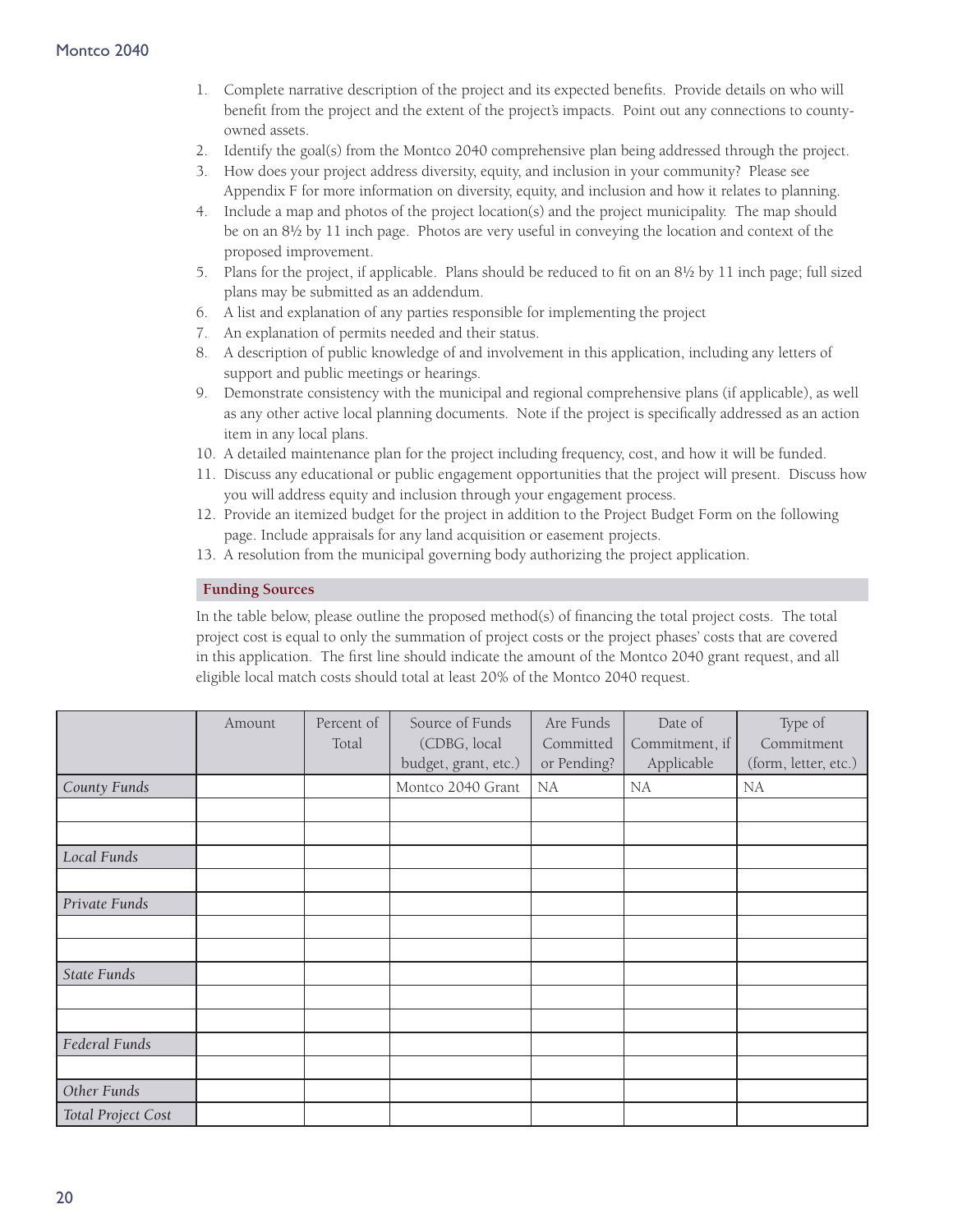#### Project Budget Form Montco 2040 Implementation Grant Program Montgomery County, Pennsylvania

*Please provide any more detailed budget information, if available, in the attached project narrative*

|                                            | Check all sources of funds that apply |         |         |         |       |        |       |       |
|--------------------------------------------|---------------------------------------|---------|---------|---------|-------|--------|-------|-------|
|                                            | Total                                 | Private | Private | Federal | State | County | Local | Other |
|                                            |                                       | Loans   | Equity  | Funds   | Funds | Funds  | Funds | Funds |
| <b>ACQUISITION</b>                         |                                       |         |         |         |       |        |       |       |
| Real Estate Purchase                       |                                       |         |         |         |       |        |       |       |
| Real Estate Rental                         |                                       |         |         |         |       |        |       |       |
| <b>Easement Acquisition</b>                |                                       |         |         |         |       |        |       |       |
| Subtotal                                   |                                       |         |         |         |       |        |       |       |
| <b>CONSTRUCTION</b>                        |                                       |         |         |         |       |        |       |       |
| New Building Construction                  |                                       |         |         |         |       |        |       |       |
| Renovations and Upgrades                   |                                       |         |         |         |       |        |       |       |
| Tenant Fit Out                             |                                       |         |         |         |       |        |       |       |
| <b>Equipment Purchases</b>                 |                                       |         |         |         |       |        |       |       |
| Subtotal                                   |                                       |         |         |         |       |        |       |       |
| <b>INFRASTRUCTURE &amp; SITE WORK</b>      |                                       |         |         |         |       |        |       |       |
| Roads & Streets                            |                                       |         |         |         |       |        |       |       |
| Parking - Surface or Structured            |                                       |         |         |         |       |        |       |       |
| Signage & Wayfinding                       |                                       |         |         |         |       |        |       |       |
| Public Safety Improvements                 |                                       |         |         |         |       |        |       |       |
| Water                                      |                                       |         |         |         |       |        |       |       |
| Sewer                                      |                                       |         |         |         |       |        |       |       |
| Utilities                                  |                                       |         |         |         |       |        |       |       |
| Demolition                                 |                                       |         |         |         |       |        |       |       |
| Excavation/Grading                         |                                       |         |         |         |       |        |       |       |
| Environmental Remediation                  |                                       |         |         |         |       |        |       |       |
| Streetscape Improvements                   |                                       |         |         |         |       |        |       |       |
| Subtotal                                   |                                       |         |         |         |       |        |       |       |
| <b>OPERATING COSTS</b>                     |                                       |         |         |         |       |        |       |       |
| Working Capital                            |                                       |         |         |         |       |        |       |       |
| Salaries & Benefits                        |                                       |         |         |         |       |        |       |       |
| Training, Education & Technical Assistance |                                       |         |         |         |       |        |       |       |
| Promotions & Public Relations              |                                       |         |         |         |       |        |       |       |
| Procedural or Regulatory Streamlining      |                                       |         |         |         |       |        |       |       |
| Subtotal                                   |                                       |         |         |         |       |        |       |       |
| <b>PLANNING COSTS</b>                      |                                       |         |         |         |       |        |       |       |
| Plans & Plan Preparation                   |                                       |         |         |         |       |        |       |       |
| Conceptual Site Layouts                    |                                       |         |         |         |       |        |       |       |
| Site Surveys                               |                                       |         |         |         |       |        |       |       |
| Appraisals                                 |                                       |         |         |         |       |        |       |       |
| <b>Environmental Assessments</b>           |                                       |         |         |         |       |        |       |       |
| Market Analysis                            |                                       |         |         |         |       |        |       |       |
| Engineering/Architecture                   |                                       |         |         |         |       |        |       |       |
| Subtotal                                   |                                       |         |         |         |       |        |       |       |
| <b>OTHER - Soft Costs</b>                  |                                       |         |         |         |       |        |       |       |
| <b>OTHER - Developer Fees/Profits</b>      |                                       |         |         |         |       |        |       |       |
| <b>OTHER - Government Fees/Permits</b>     |                                       |         |         |         |       |        |       |       |
| <b>TOTAL</b>                               |                                       |         |         |         |       |        |       |       |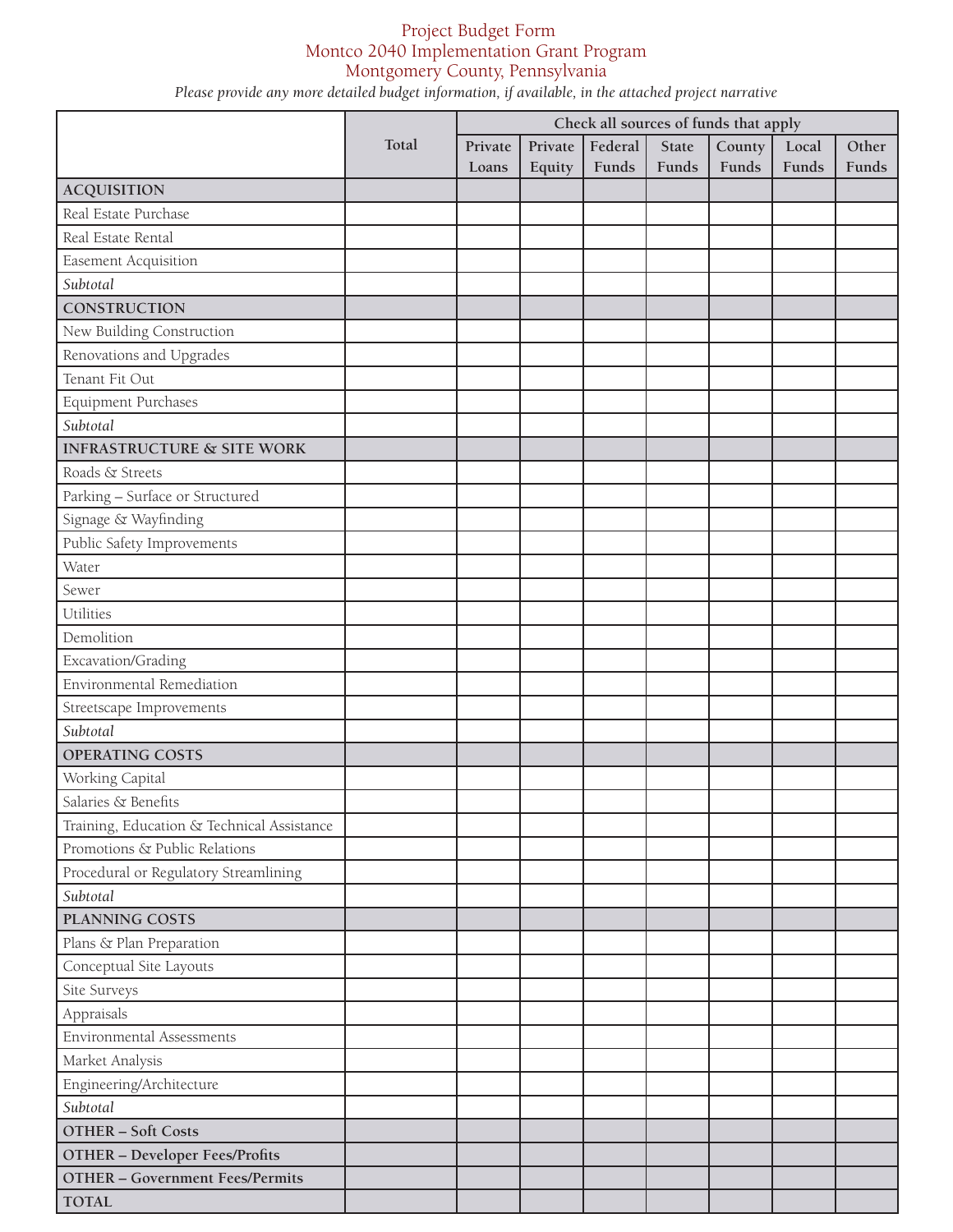#### Project Timeline Form Montco 2040 Implementation Grant Program Montgomery County, Pennsylvania

| <b>Project Category</b> | Task                                              | Month/Year to<br><b>Begin</b> | Month/Year to be<br>Completed |
|-------------------------|---------------------------------------------------|-------------------------------|-------------------------------|
| CONSTRUCTION            | Preliminary Design Complete                       |                               |                               |
|                         | Final Design Complete                             |                               |                               |
|                         | All Permits Acquired                              |                               |                               |
|                         | Land Development Approval Obtained                |                               |                               |
|                         | Bid Package Ready to Go Out                       |                               |                               |
|                         | <b>Bid Accepted</b>                               |                               |                               |
|                         | Demolition, if necessary                          |                               |                               |
|                         | Infrastructure and Site Improvements              |                               |                               |
|                         | <b>Building Construction Begins</b>               |                               |                               |
|                         | <b>Building Construction Finishes</b>             |                               |                               |
|                         | Building, if any, Occupied                        |                               |                               |
|                         |                                                   |                               |                               |
| <b>ACQUISITION</b>      | Appraisal of Property                             |                               |                               |
|                         | Condemnation Proceedings Initiated, if applicable |                               |                               |
|                         | Agreement of Sale                                 |                               |                               |
|                         | Property Obtained                                 |                               |                               |
|                         |                                                   |                               |                               |

*If you have any questions regarding the application or process, please contact Anne Leavitt-Gruberger at the Planning Commission, aleavitt@montcopa.org, or 610-278-3727.*

REMINDER: *Attach the additional narrative pdf file to the email created after hitting the "SUBMIT" button.*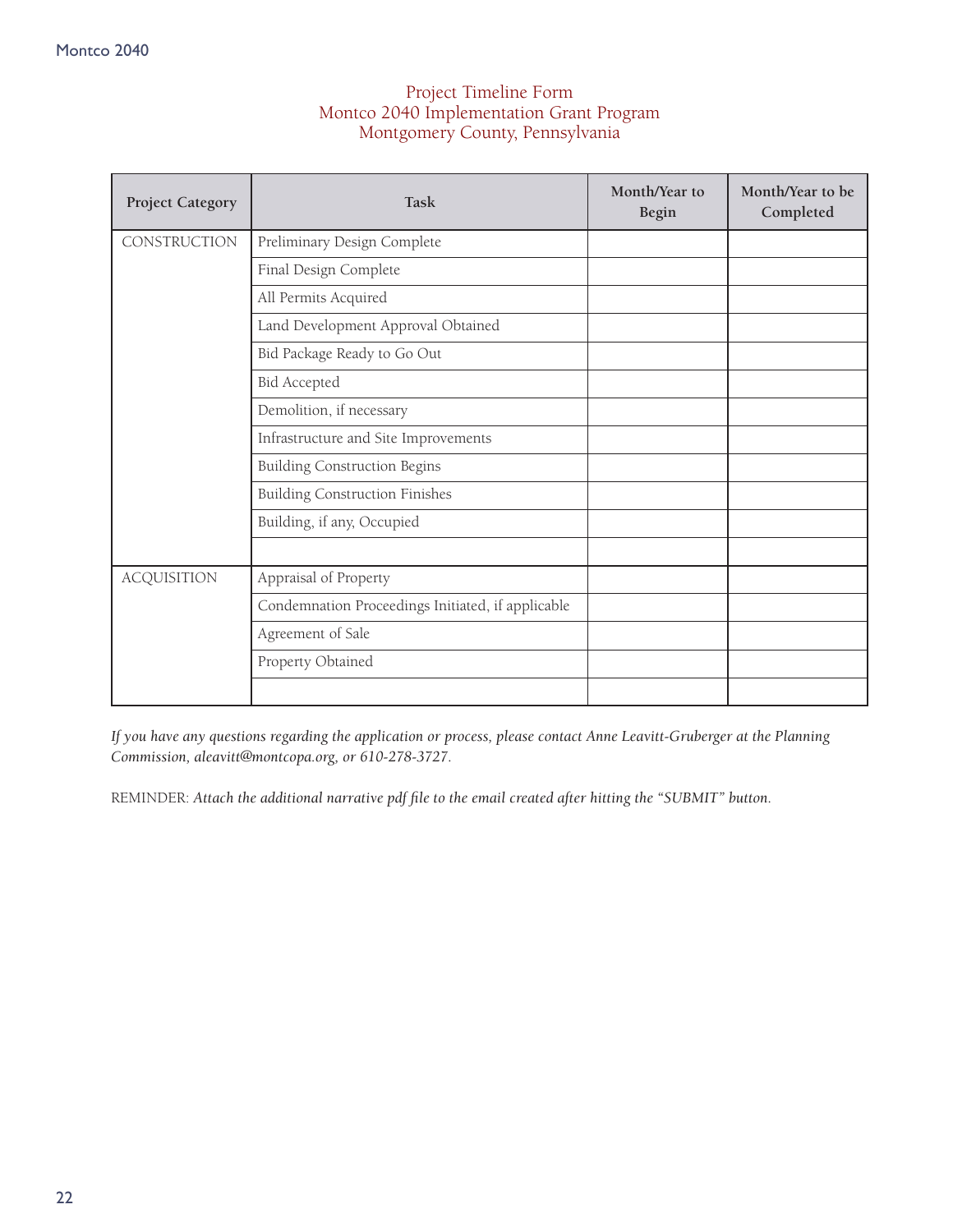# Appendix C. Status Report Form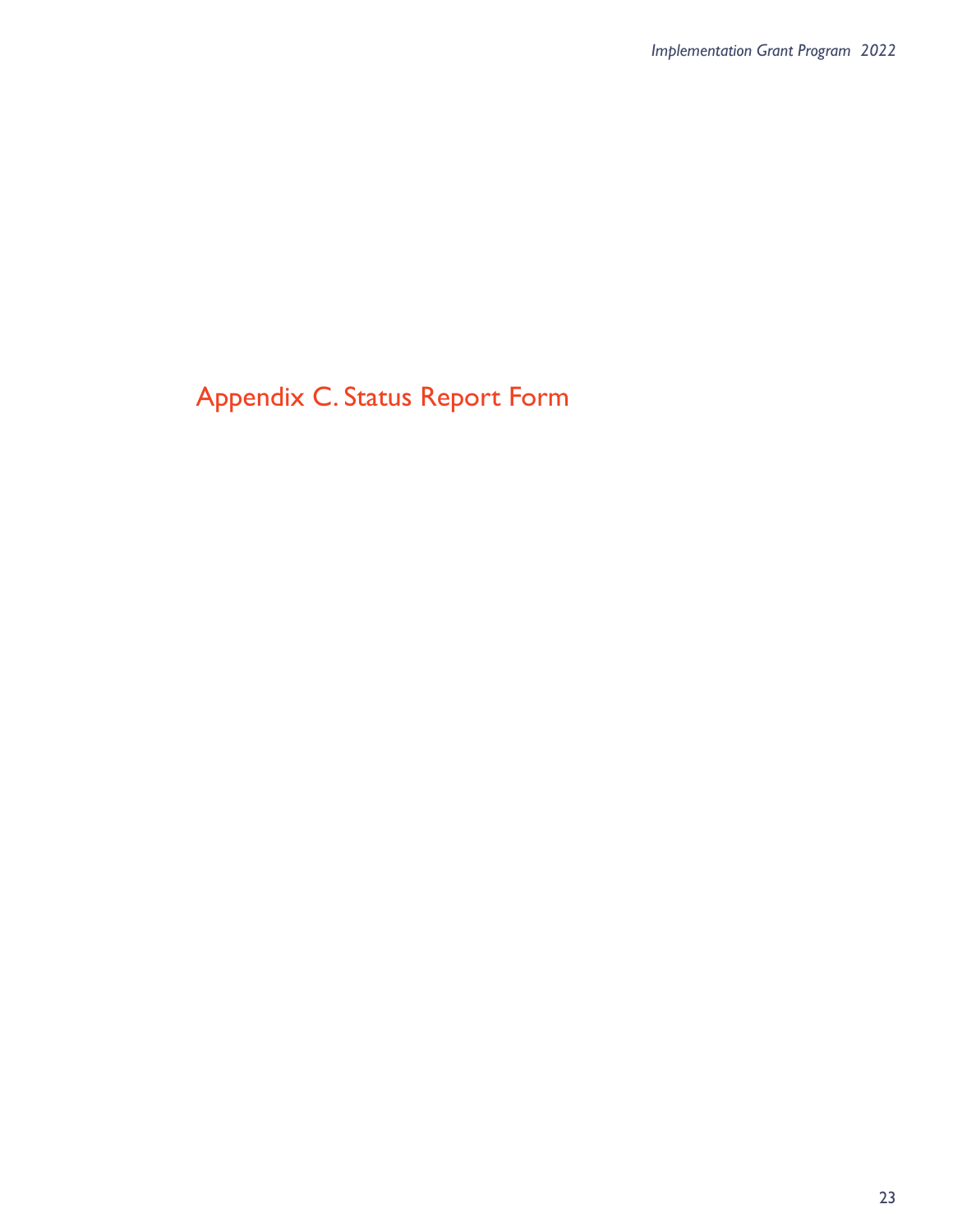Montco 2040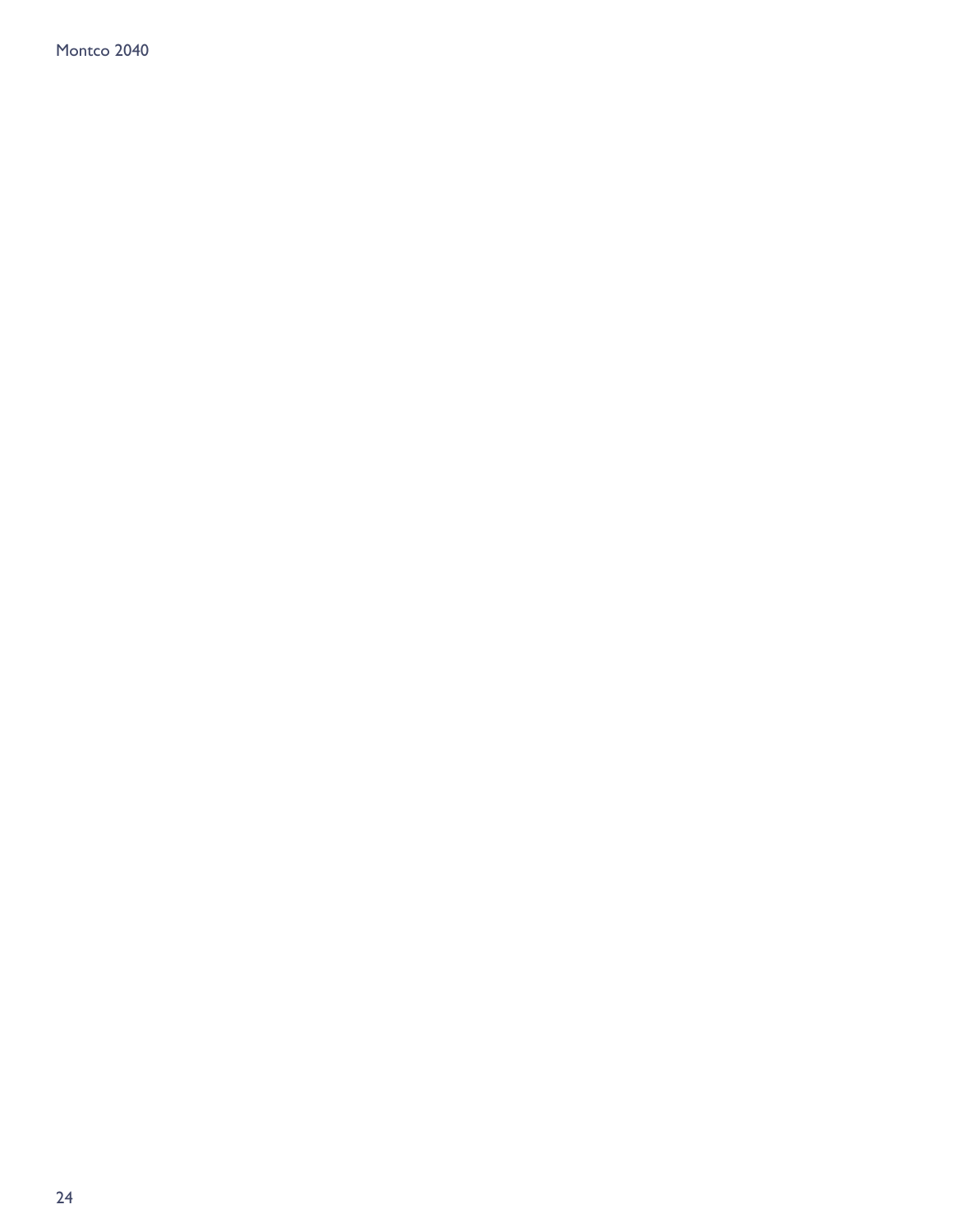#### Status Report Form Montco 2040 Implementation Grant Program Montgomery County, Pennsylvania

#### **Please fill out a separate report for each project.**

The Montgomery County Planning Commission must be updated annually upon the anniversary of the grant funding agreement on the status of approved and ongoing projects. Please fill out both sides of this form to provide this status update but feel free to attach any supporting documentation, including photographs and plans.

Applicant/Organizational Name:

Primary Contact Person for this Project:

Primary Contact's Email Address and Phone Number: \_\_\_\_\_\_\_\_\_\_\_\_\_\_\_\_\_\_\_\_\_\_\_\_\_\_\_\_\_\_\_

Project Name:

 $\overline{a}$ 

 $\overline{a}$ 

 $\overline{a}$  $\overline{a}$ 

 $\overline{a}$  $\overline{a}$  $\overline{a}$  $\overline{a}$ 

 $\overline{a}$  $\overline{a}$ 

 $\overline{a}$  $\overline{a}$  $\overline{a}$  $\overline{a}$  $\overline{a}$  $\overline{a}$ 

Project Location, with Street Address if applicable:

Initial Project Funding Date:

Project Number (if one has been assigned by the county): \_\_\_\_\_\_\_\_\_\_\_\_\_\_\_\_\_\_\_\_\_\_\_\_

Project Description:

#### **Overview of the Project to Date**

Describe progress made on the project and the next steps, including the expected timing of these next steps. Photographs of completed work are encouraged as part of this description..

Describe any difficulties with the project.

List concrete benefits that are a result of this project, including the benefits related to diversity, equity, and inclusion. Include statistics when possible.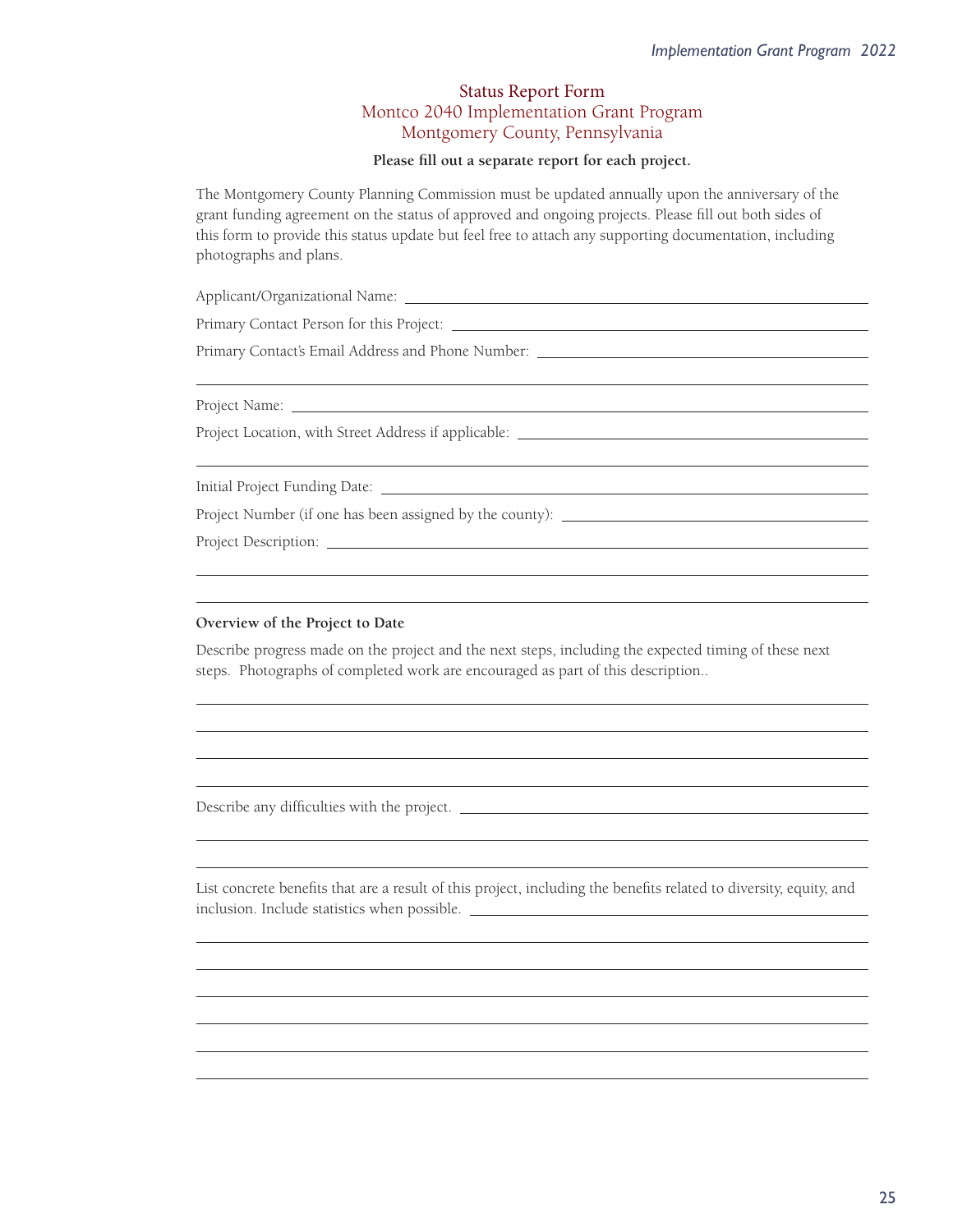Please have the Primary Contact Person sign this form.

| Signature: |  |
|------------|--|
| Title:     |  |
| Date:      |  |

*Please fill out the below matrix to track the phases of your project. Some projects will include all of these phases, while others will only include a couple of these phases. Please cross out any phases that are not applicable to your specific project*

| Phase                                  | Month/Year to be Completed<br>(from Exhibit B of the | Month/Year Actually<br>Completed (or expected |
|----------------------------------------|------------------------------------------------------|-----------------------------------------------|
| Construction                           | <b>Funding Agreement)</b>                            | to be completed)                              |
|                                        |                                                      |                                               |
| Preliminary Design Complete            |                                                      |                                               |
| Final Design Complete                  |                                                      |                                               |
| All Permits Acquired                   |                                                      |                                               |
| Land Development Approval Obtained     |                                                      |                                               |
| Bid Package Ready to Go Out            |                                                      |                                               |
| <b>Bid Accepted</b>                    |                                                      |                                               |
| Demolition, if necessary               |                                                      |                                               |
| Infrastructure and Site Improvements   |                                                      |                                               |
| Construction Begins                    |                                                      |                                               |
| <b>Construction Finishes</b>           |                                                      |                                               |
|                                        |                                                      |                                               |
|                                        |                                                      |                                               |
| Acquisition                            |                                                      |                                               |
| Appraisal of Property                  |                                                      |                                               |
| Condemnation Proceedings Initiated, if |                                                      |                                               |
| applicable                             |                                                      |                                               |
| Agreement of Sale                      |                                                      |                                               |
| Property Obtained                      |                                                      |                                               |
|                                        |                                                      |                                               |

**Please remit this form to: Montgomery County Planning Commission, PO Box 311, Norristown, PA 19404--0311**

*If you have any questions regarding the status update, please contact Anne Leavitt-Gruberger at the Planning Commission, aleavitt@montcopa.org, or 610-278-3727.*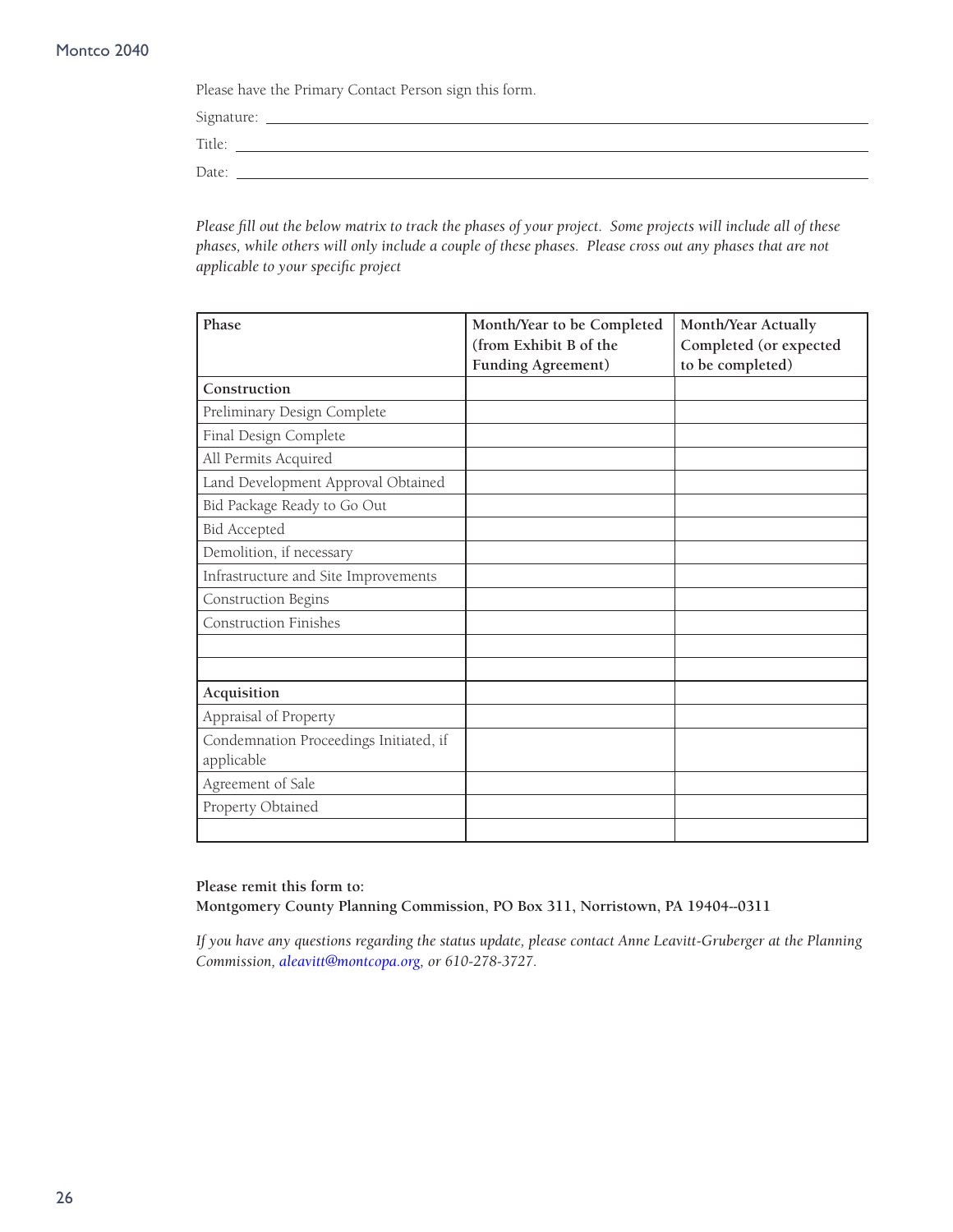## Appendix D. Project Close Out Form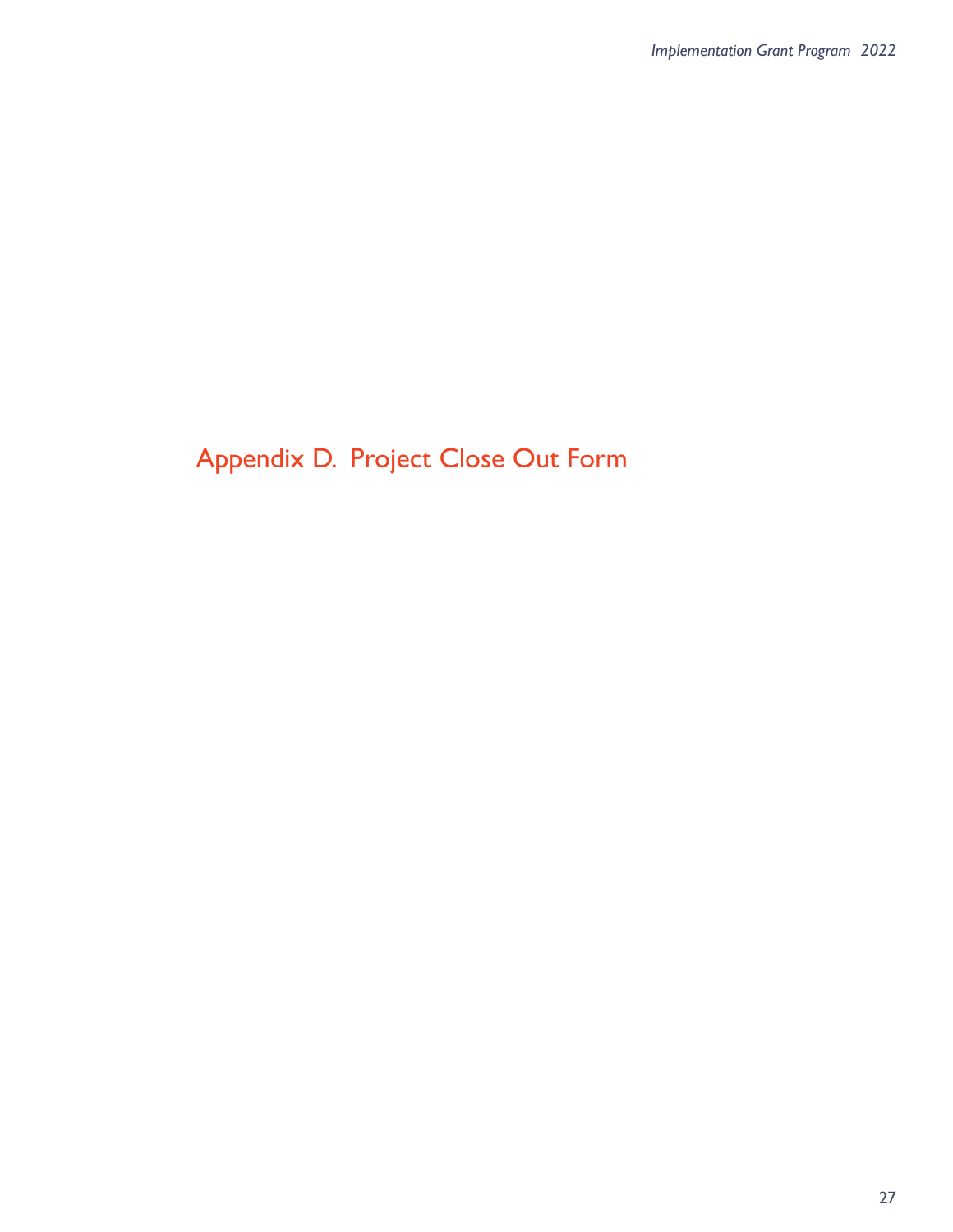Montco 2040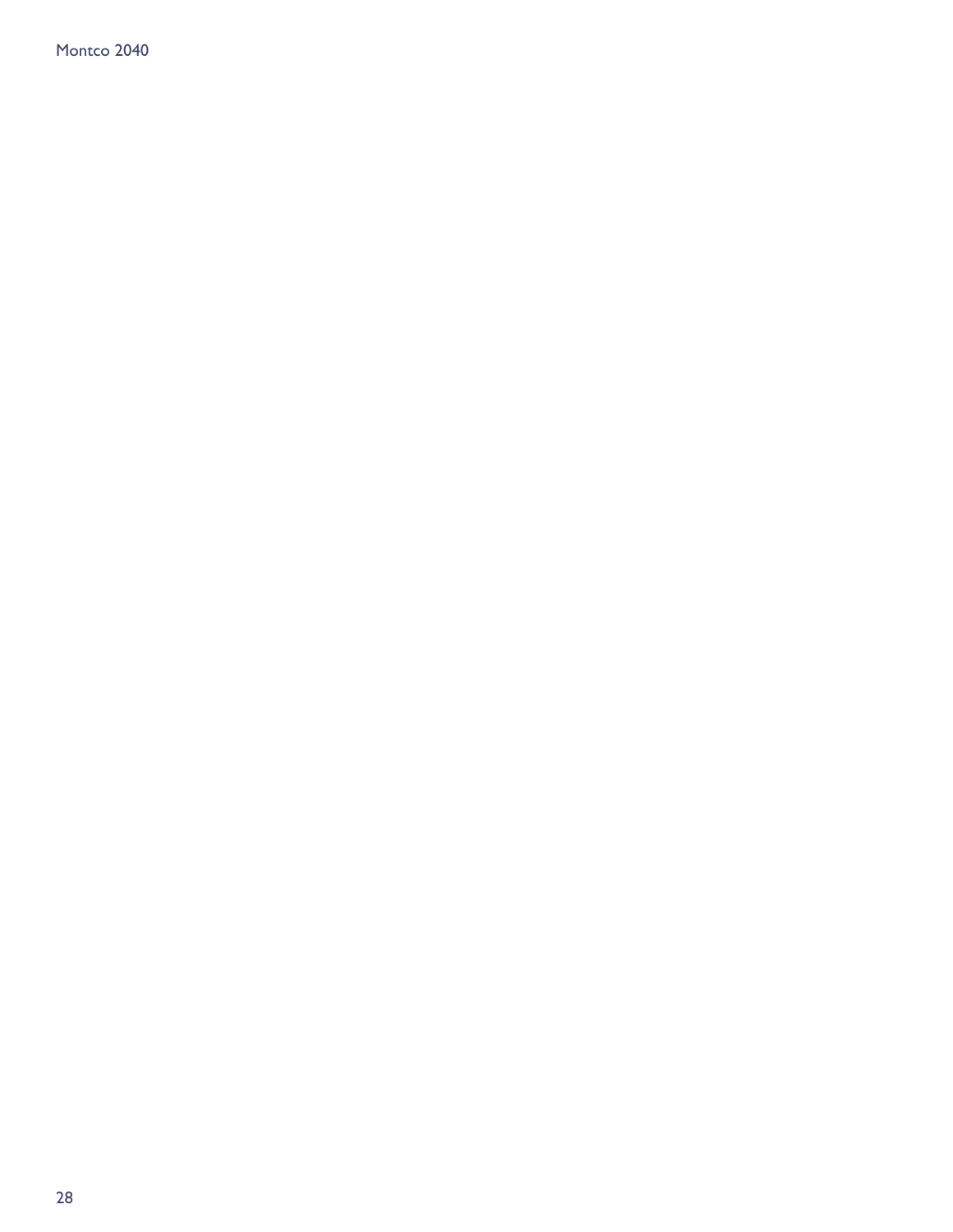#### Project Close Out Form Montco 2040 Implementation Grant Program Montgomery County, Pennsylvania

#### **Please fill out a separate report for each project.**

Any municipality completing a project on or after January 1, 2022 is required to submit a close out form and to schedule a site visit with staff from the Montgomery County Planning Commission. Please fill out both sides of this form and attach any supporting documentation, including photographs, media, publicity, and/or other documentation.

Applicant/Organizational Name:

Primary Contact Person for this Project:

Primary Contact's Email Address and Phone Number: \_\_\_\_\_\_\_\_\_\_\_\_\_\_\_\_\_\_\_\_\_\_\_\_\_\_\_\_\_\_\_

Project Name:

 $\overline{a}$ 

 $\overline{a}$ 

 $\overline{a}$  $\overline{a}$ 

 $\overline{a}$  $\overline{a}$  $\overline{a}$  $\overline{a}$ 

 $\overline{a}$  $\overline{a}$ 

 $\overline{a}$  $\overline{a}$  $\overline{a}$  $\overline{a}$  $\overline{a}$  $\overline{a}$ 

Project Location, with Street Address if applicable:

Initial Project Funding Date:

Project Conclusion Date: \_\_\_\_\_\_\_

Project Number (if one has been assigned by the county):

Project Description: <u>the contract of the contract of the contract of the contract of the contract of the contract of the contract of the contract of the contract of the contract of the contract of the contract of the cont</u>

#### **Overview of the Project to Date**

Describe the final project, including whether there were necessary deviations from the initial project scope. Photographs of completed work are encouraged.

Describe any difficulties with the project.

List concrete benefits that are a result of this project, including the benefits related to diversity, equity, and inclusion. Include statistics when possible.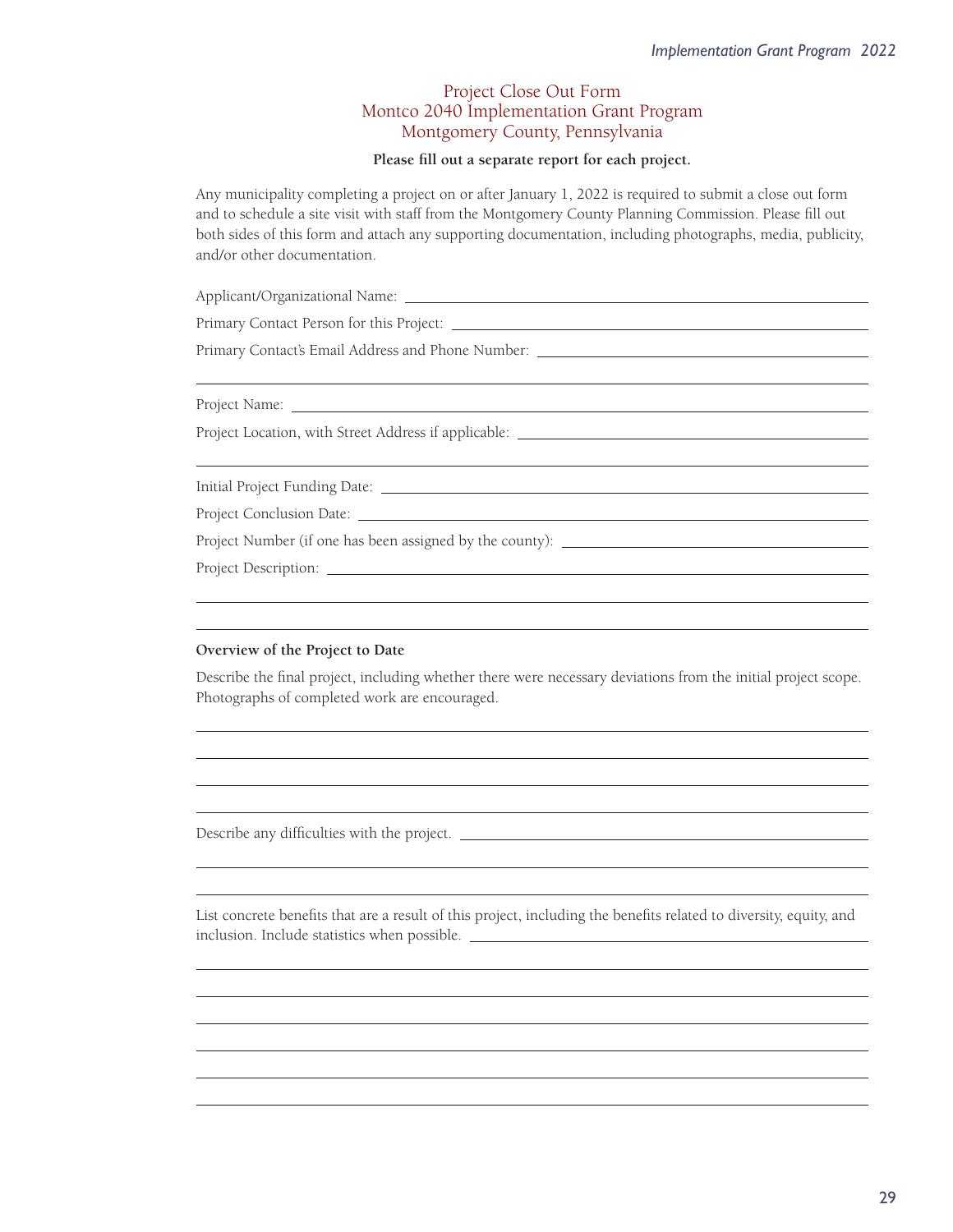Please have the Primary Contact Person sign this form.

Signature:

Title:

Date:

 $\overline{a}$  $\overline{a}$  $\overline{a}$ 

*Please fill out the below matrix with the final information about your project. Some projects will include all of these phases, while others will only include a couple of these phases. Please leave blank any phases that are not applicable to your specific project*

| Phase                                  | Month/Year to be Completed<br>(from Exhibit B of the | Month/Year Actually |
|----------------------------------------|------------------------------------------------------|---------------------|
|                                        | <b>Funding Agreement)</b>                            | Completed           |
| Construction                           |                                                      |                     |
| Preliminary Design Complete            |                                                      |                     |
| Final Design Complete                  |                                                      |                     |
| All Permits Acquired                   |                                                      |                     |
| Land Development Approval Obtained     |                                                      |                     |
| Bid Package Ready to Go Out            |                                                      |                     |
| <b>Bid Accepted</b>                    |                                                      |                     |
| Demolition, if necessary               |                                                      |                     |
| Infrastructure and Site Improvements   |                                                      |                     |
| Construction Begins                    |                                                      |                     |
| <b>Construction Finishes</b>           |                                                      |                     |
|                                        |                                                      |                     |
|                                        |                                                      |                     |
| Acquisition                            |                                                      |                     |
| Appraisal of Property                  |                                                      |                     |
| Condemnation Proceedings Initiated, if |                                                      |                     |
| applicable                             |                                                      |                     |
| Agreement of Sale                      |                                                      |                     |
| Property Obtained                      |                                                      |                     |
|                                        |                                                      |                     |

Please contact Daniel Farina at 610-278-3728 or dfarina@montcopa.org to set a time for a site visit. If you know the site visit date and time already, please list it here.

**Please remit this form to: Montgomery County Planning Commission, PO Box 311, Norristown, PA 19404-0311 to the attention of Anne Leavitt-Gruberger. This form can be emailed to the address below.** 

*If you have any questions regarding the status update, please contact Anne Leavitt-Gruberger at the Planning Commission, aleavitt@montcopa.org, or 610-278-3727.*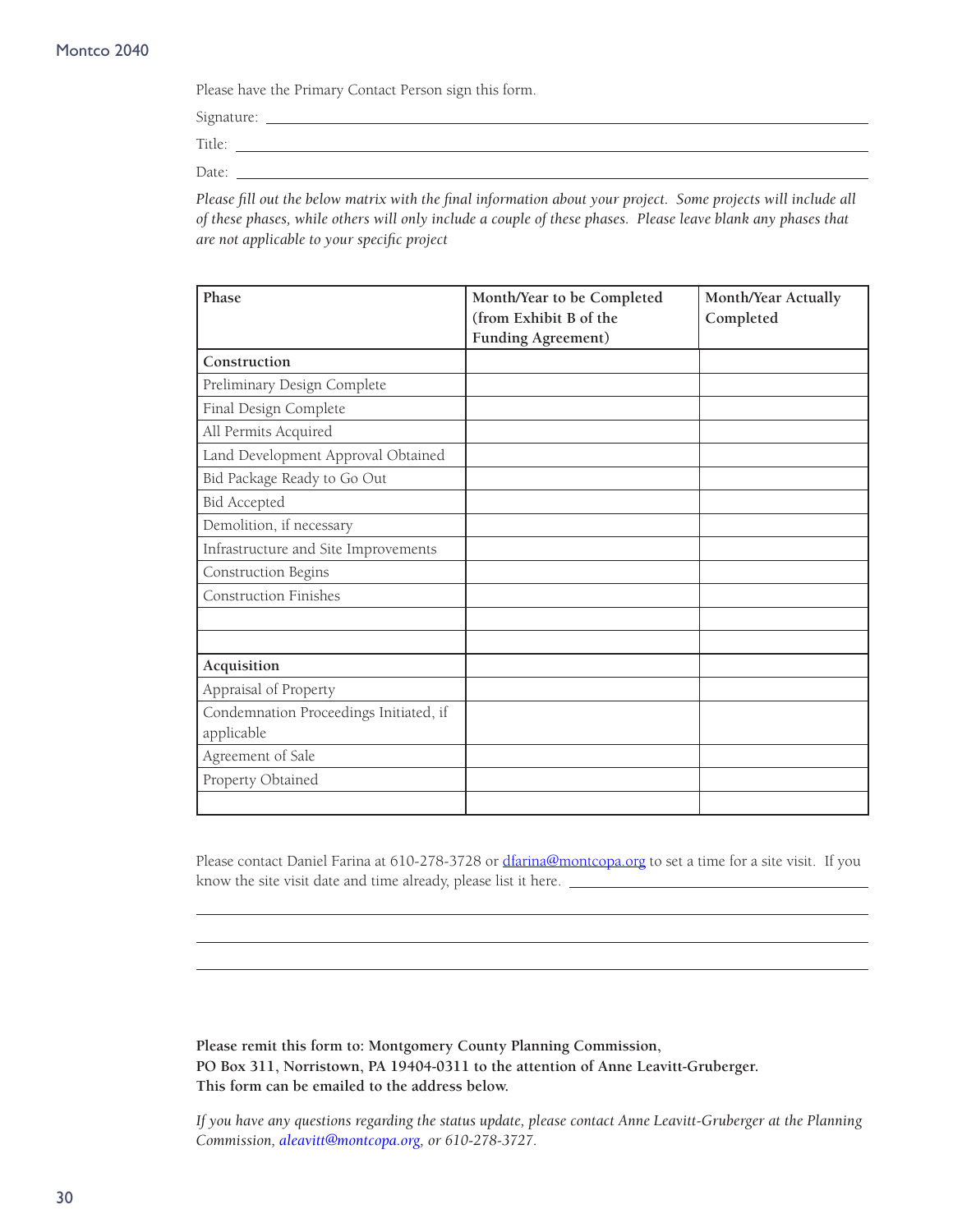# Appendix E. Payment Request Form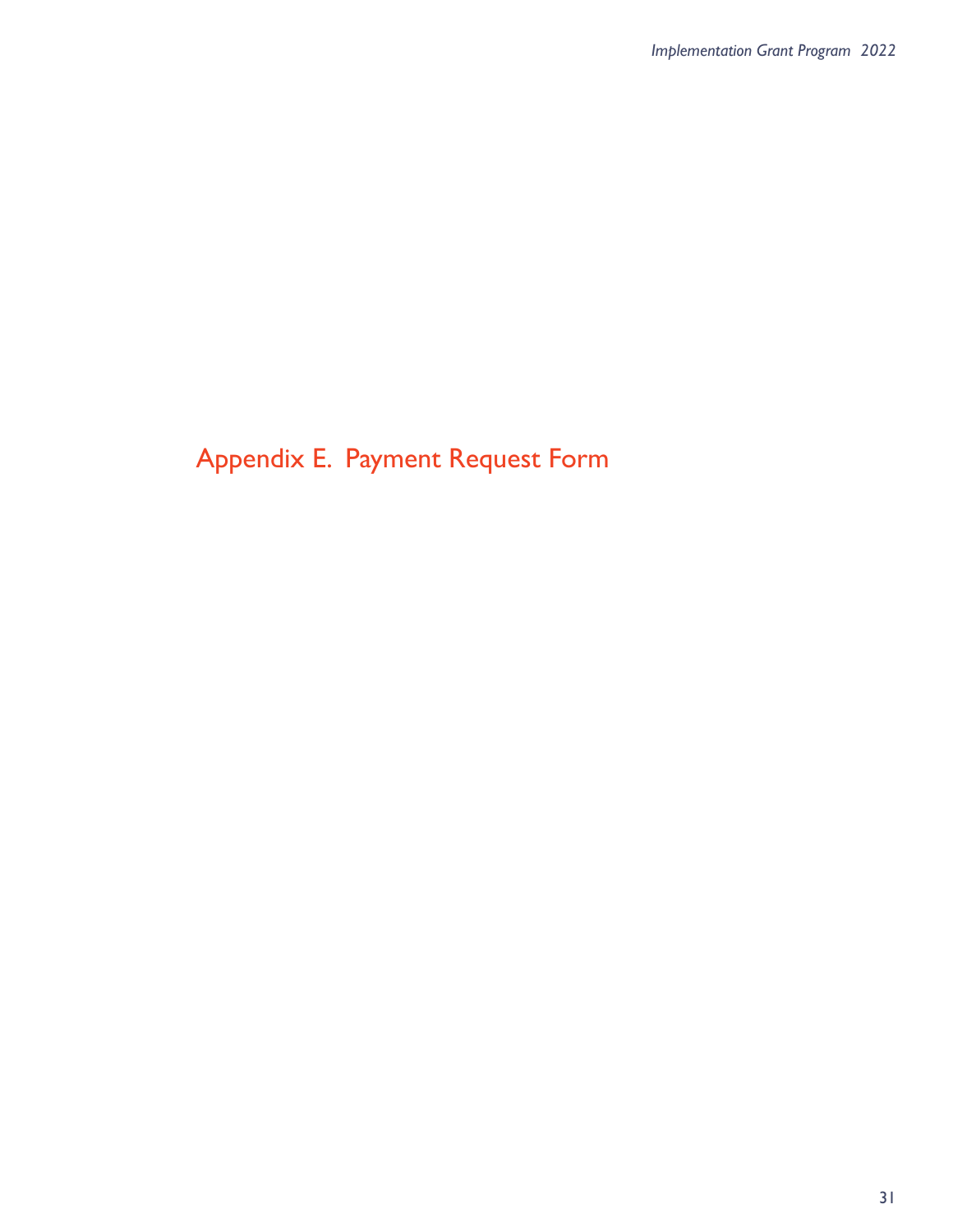Montco 2040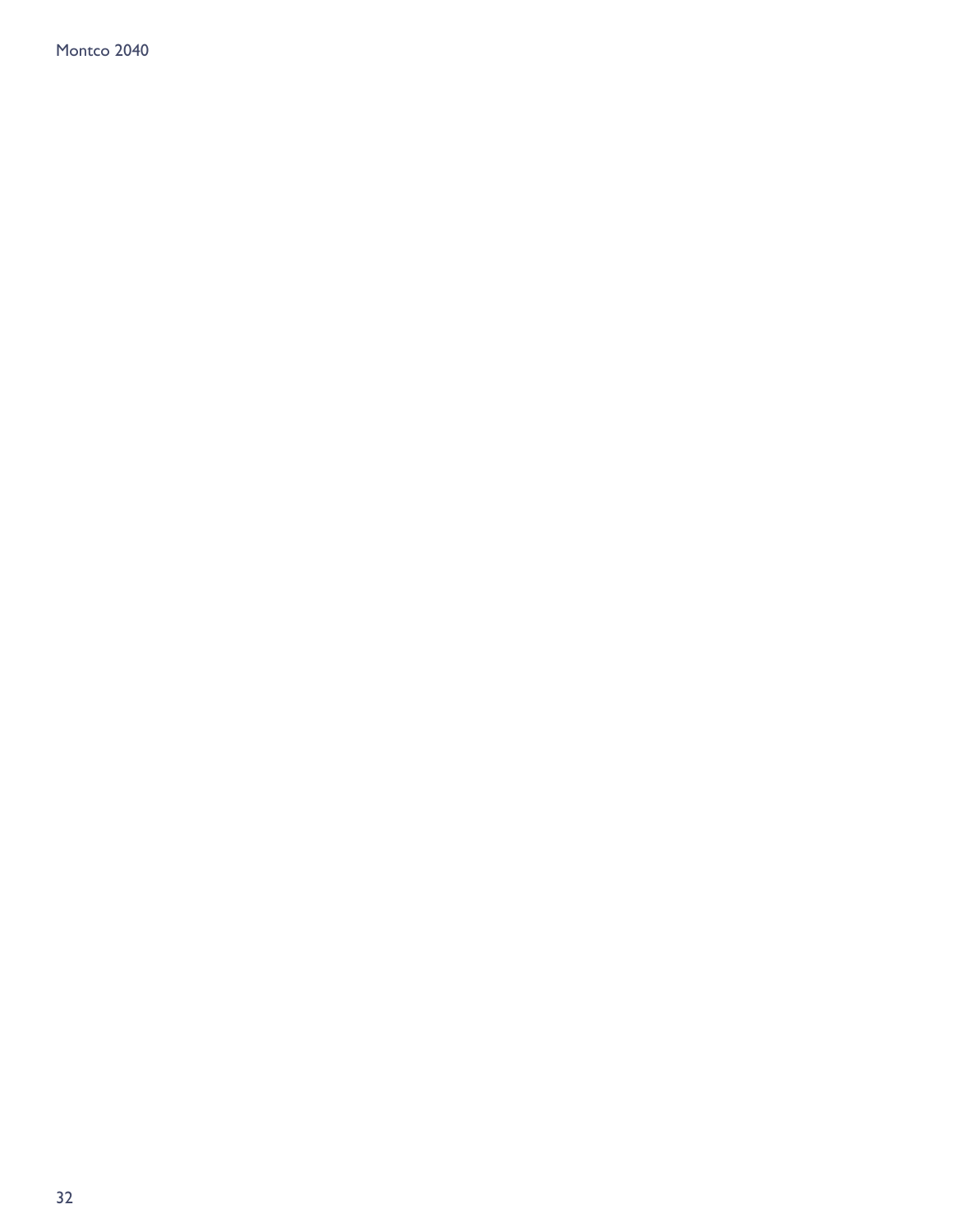#### Montco 2040 Implementation Grant Program Montgomery County, Pennsylvania Payment Request Form

As of the start of 2021, county staff continue to work from home due to Covid-19 concerns. Please email any reimbursement requests or questions to Terry McMullen at **tmcmulle@montcopa.org**. Please remit form to: Montgomery County Office of Housing and Community Development, PO Box 311, Norristown, PA 19404-0311

| Is This A Final Or Interim Payment Request?             |                                                                                                                                                                                                                               | Final Interim                                                                                                                                                                                                                                                                                                                                                                                                                                                           |                                                                                                                                                                                                                                                                                                                     |  |  |
|---------------------------------------------------------|-------------------------------------------------------------------------------------------------------------------------------------------------------------------------------------------------------------------------------|-------------------------------------------------------------------------------------------------------------------------------------------------------------------------------------------------------------------------------------------------------------------------------------------------------------------------------------------------------------------------------------------------------------------------------------------------------------------------|---------------------------------------------------------------------------------------------------------------------------------------------------------------------------------------------------------------------------------------------------------------------------------------------------------------------|--|--|
| Initial Project Funding Date:                           |                                                                                                                                                                                                                               |                                                                                                                                                                                                                                                                                                                                                                                                                                                                         |                                                                                                                                                                                                                                                                                                                     |  |  |
| Indicate Approximate Percentage Of Project Completed:   |                                                                                                                                                                                                                               |                                                                                                                                                                                                                                                                                                                                                                                                                                                                         |                                                                                                                                                                                                                                                                                                                     |  |  |
|                                                         | Expense Total (Attach Copies Of Payment Checks As Applicable):                                                                                                                                                                |                                                                                                                                                                                                                                                                                                                                                                                                                                                                         |                                                                                                                                                                                                                                                                                                                     |  |  |
|                                                         | Reimbursement Percentage And Amount Of Payment Request:                                                                                                                                                                       |                                                                                                                                                                                                                                                                                                                                                                                                                                                                         | $\frac{1}{2}$ $\frac{1}{2}$ $\frac{1}{2}$ $\frac{1}{2}$ $\frac{1}{2}$ $\frac{1}{2}$ $\frac{1}{2}$ $\frac{1}{2}$ $\frac{1}{2}$ $\frac{1}{2}$ $\frac{1}{2}$ $\frac{1}{2}$ $\frac{1}{2}$ $\frac{1}{2}$ $\frac{1}{2}$ $\frac{1}{2}$ $\frac{1}{2}$ $\frac{1}{2}$ $\frac{1}{2}$ $\frac{1}{2}$ $\frac{1}{2}$ $\frac{1}{2}$ |  |  |
| authorize payment on behalf of the Grantee named below. |                                                                                                                                                                                                                               | I hereby certify that I have reviewd the attached invoice and find that, to the best of my knowledge, this payment request is an accurate and complete<br>documentation of the project costs and complies fully with all requirements of the Montco 2040 Implementation Grant Program and is in accordance with<br>the provisions of the project Funding Agreement. Accordingly, I have enclosed one copy of the subject invoice and do hereby request reimburserment / |                                                                                                                                                                                                                                                                                                                     |  |  |
| Applicant/Organization Name & Address:                  |                                                                                                                                                                                                                               |                                                                                                                                                                                                                                                                                                                                                                                                                                                                         |                                                                                                                                                                                                                                                                                                                     |  |  |
|                                                         | the control of the control of the control of the control of the control of the control of                                                                                                                                     | Name: Name: Name: Name: Name: Name: Name: Name: Name: Name: Name: Name: Name: Name: Name: Name: Name: Name: Name: Name: Name: Name: Name: Name: Name: Name: Name: Name: Name: Name: Name: Name: Name: Name: Name: Name: Name:                                                                                                                                                                                                                                           |                                                                                                                                                                                                                                                                                                                     |  |  |
|                                                         |                                                                                                                                                                                                                               |                                                                                                                                                                                                                                                                                                                                                                                                                                                                         |                                                                                                                                                                                                                                                                                                                     |  |  |
|                                                         |                                                                                                                                                                                                                               |                                                                                                                                                                                                                                                                                                                                                                                                                                                                         |                                                                                                                                                                                                                                                                                                                     |  |  |
|                                                         |                                                                                                                                                                                                                               |                                                                                                                                                                                                                                                                                                                                                                                                                                                                         |                                                                                                                                                                                                                                                                                                                     |  |  |
|                                                         | For Montgomery County Use Only:<br>COMPLIANCE DOCUMENTATION                                                                                                                                                                   | FUNDING DOCUMENTATION                                                                                                                                                                                                                                                                                                                                                                                                                                                   |                                                                                                                                                                                                                                                                                                                     |  |  |
|                                                         |                                                                                                                                                                                                                               |                                                                                                                                                                                                                                                                                                                                                                                                                                                                         |                                                                                                                                                                                                                                                                                                                     |  |  |
|                                                         |                                                                                                                                                                                                                               |                                                                                                                                                                                                                                                                                                                                                                                                                                                                         |                                                                                                                                                                                                                                                                                                                     |  |  |
|                                                         |                                                                                                                                                                                                                               |                                                                                                                                                                                                                                                                                                                                                                                                                                                                         |                                                                                                                                                                                                                                                                                                                     |  |  |
|                                                         |                                                                                                                                                                                                                               |                                                                                                                                                                                                                                                                                                                                                                                                                                                                         |                                                                                                                                                                                                                                                                                                                     |  |  |
|                                                         | the control of the control of the control of the control of the control of the control of the control of the control of the control of the control of the control of the control of the control of the control of the control |                                                                                                                                                                                                                                                                                                                                                                                                                                                                         |                                                                                                                                                                                                                                                                                                                     |  |  |
|                                                         |                                                                                                                                                                                                                               | Authorized Payment: National Authorized Payment:                                                                                                                                                                                                                                                                                                                                                                                                                        |                                                                                                                                                                                                                                                                                                                     |  |  |
|                                                         |                                                                                                                                                                                                                               |                                                                                                                                                                                                                                                                                                                                                                                                                                                                         |                                                                                                                                                                                                                                                                                                                     |  |  |
|                                                         |                                                                                                                                                                                                                               |                                                                                                                                                                                                                                                                                                                                                                                                                                                                         |                                                                                                                                                                                                                                                                                                                     |  |  |
| Project Manager                                         | Date                                                                                                                                                                                                                          | Voucher Number:                                                                                                                                                                                                                                                                                                                                                                                                                                                         |                                                                                                                                                                                                                                                                                                                     |  |  |
|                                                         |                                                                                                                                                                                                                               |                                                                                                                                                                                                                                                                                                                                                                                                                                                                         |                                                                                                                                                                                                                                                                                                                     |  |  |
| Authorized By                                           | Date                                                                                                                                                                                                                          |                                                                                                                                                                                                                                                                                                                                                                                                                                                                         |                                                                                                                                                                                                                                                                                                                     |  |  |
|                                                         |                                                                                                                                                                                                                               |                                                                                                                                                                                                                                                                                                                                                                                                                                                                         |                                                                                                                                                                                                                                                                                                                     |  |  |
| Date Received                                           |                                                                                                                                                                                                                               | Fiscal Manager                                                                                                                                                                                                                                                                                                                                                                                                                                                          | Date                                                                                                                                                                                                                                                                                                                |  |  |
|                                                         |                                                                                                                                                                                                                               |                                                                                                                                                                                                                                                                                                                                                                                                                                                                         |                                                                                                                                                                                                                                                                                                                     |  |  |
|                                                         |                                                                                                                                                                                                                               |                                                                                                                                                                                                                                                                                                                                                                                                                                                                         | Date Paid                                                                                                                                                                                                                                                                                                           |  |  |
|                                                         |                                                                                                                                                                                                                               |                                                                                                                                                                                                                                                                                                                                                                                                                                                                         |                                                                                                                                                                                                                                                                                                                     |  |  |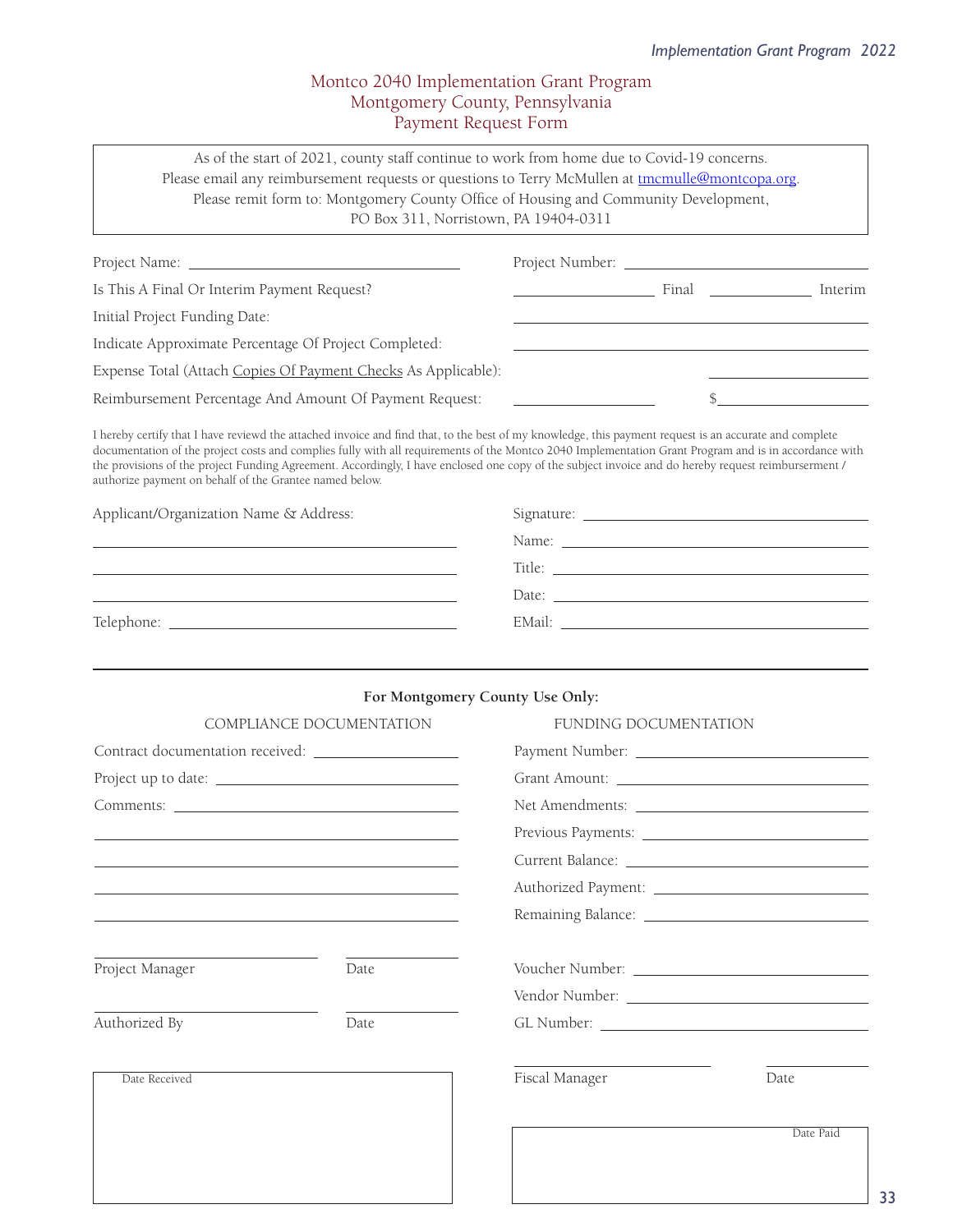Montco 2040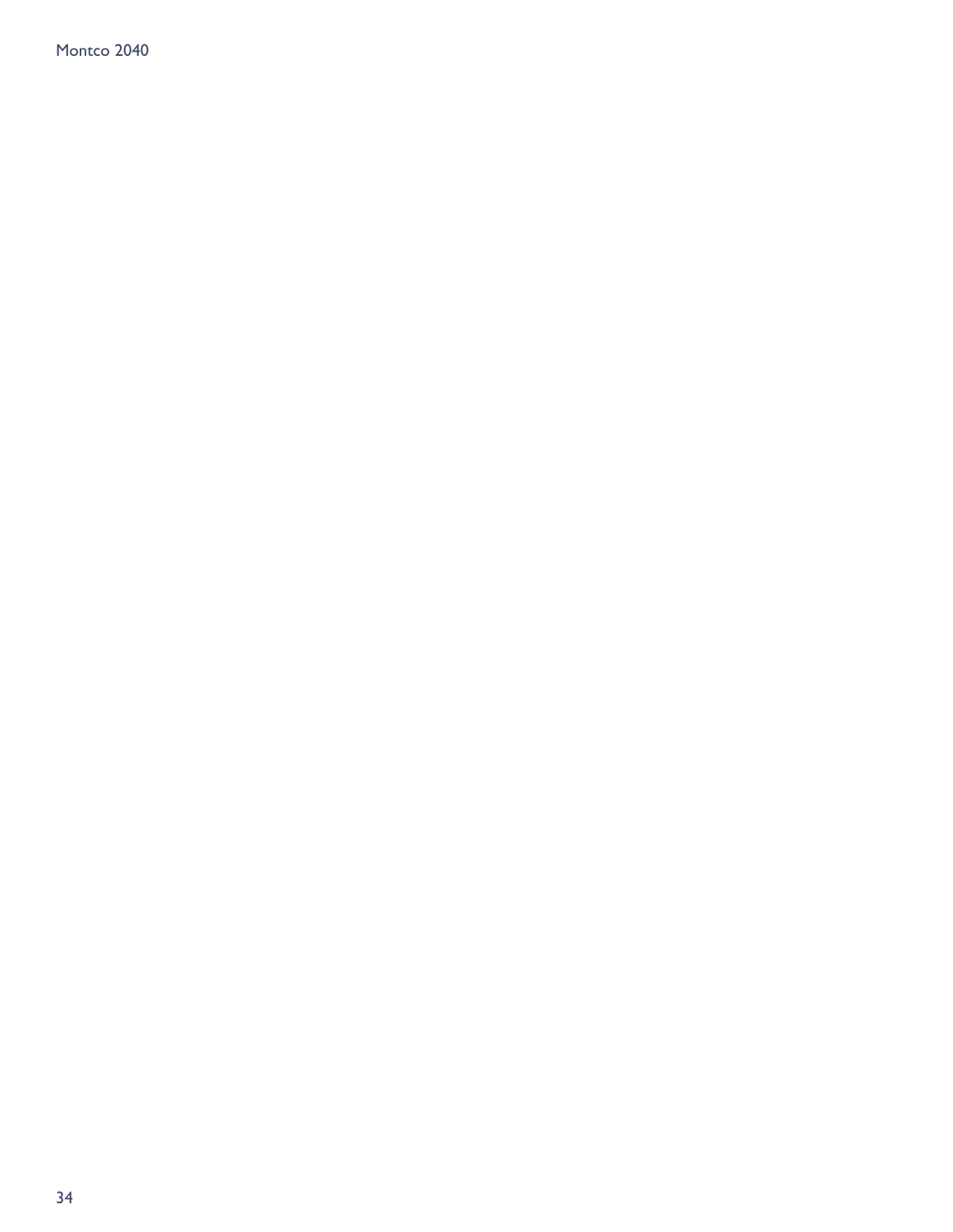Appendix F. Resources on Diversity, Equity, and Inclusion